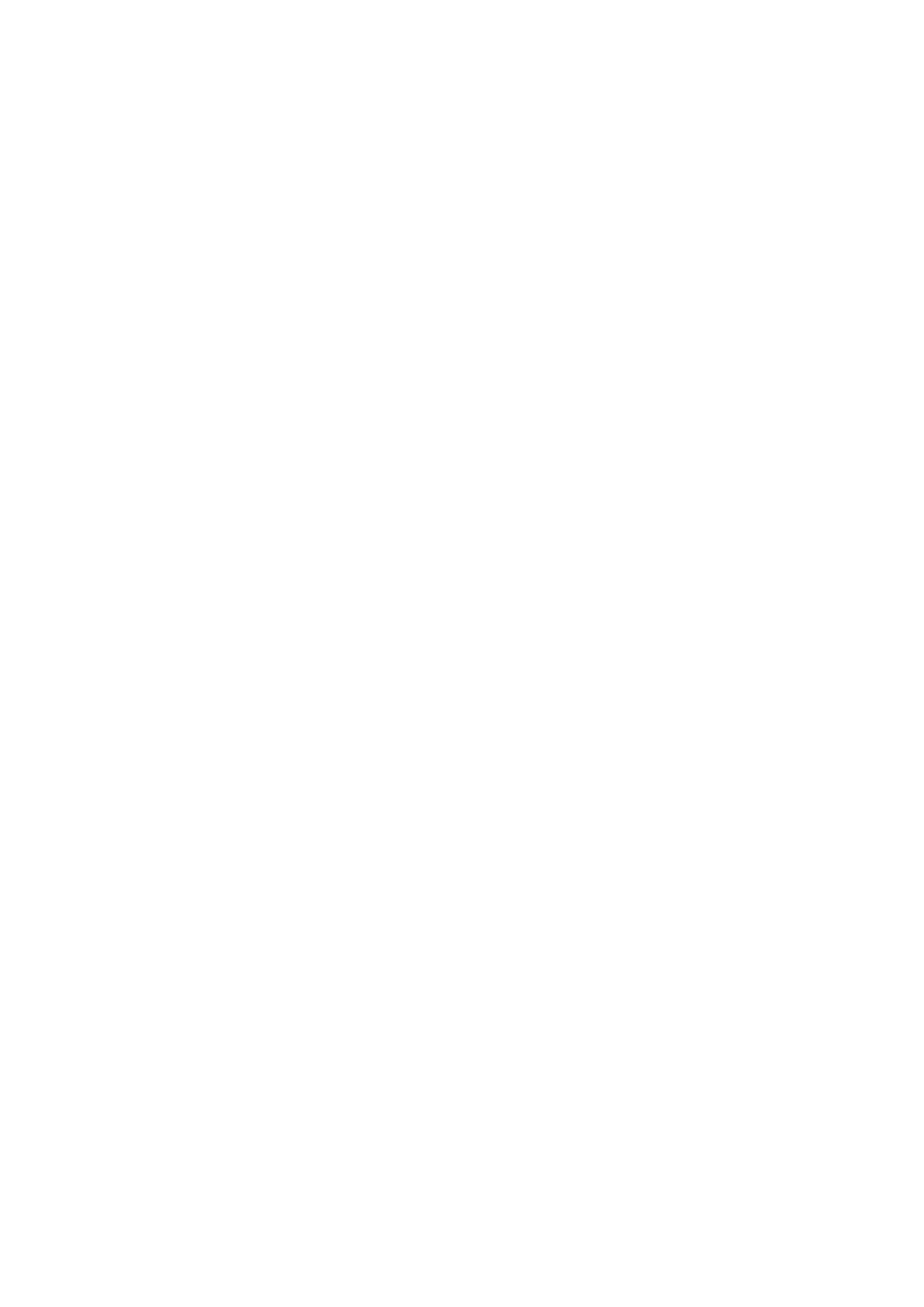# Milestones for 2018/19

*Annual report on the Milestones*

## Continue the membership drive to increase membership



3392 MEMBERS AT 30 JUNE 2018



INCREASE OF 121 MEMBERS OR 4<sup>0</sup><sup>OVER THE PAST YEAR.</sup>





Continue to represent livestock producers in discussions with Government and the community at large

## Highlights for 2018/19

One of Livestock SA's main priorities in the past year has been to pursue and secure funding in order to replace the 2200-kilometre section of the Dog Fence in South Australia. A BDO Econsearch report, jointly commissioned by the State Government and the South Australian Dog Fence Board, shows that replacing sections of the ageing Dog Fence would generate a net benefit to SA of up to \$120.3 million over 20 years. The estimated cost to repair the fence is \$25 million. Livestock SA has been able to convince both the State and Federal Governments to each contribute \$10 million, with the remaining \$5 million from industry. Livestock SA is currently consulting industry on how this could be done.

Improvements in managing kangaroos has been another priority. After much lobbying it appears that the zone for commercial harvesting will be expanded, landholders will be able to participate in the commercial harvesting, and permits will be re-structured. Livestock SA has worked closely with the Department of Environment and Water (DEW) to develop a pilot project for landowner participation in the commercial harvesting and is now seeking participants. Livestock SA has also been promoting the Sporting Shooters Farmer Assist program as another way to control kangaroo numbers.

Another pressing issue for livestock producers is the challenges brought about by drought and the persistent heatwaves. Livestock SA has been working with the State Government, sometimes through its Dry Conditions Working Group, to ensure that there are a range of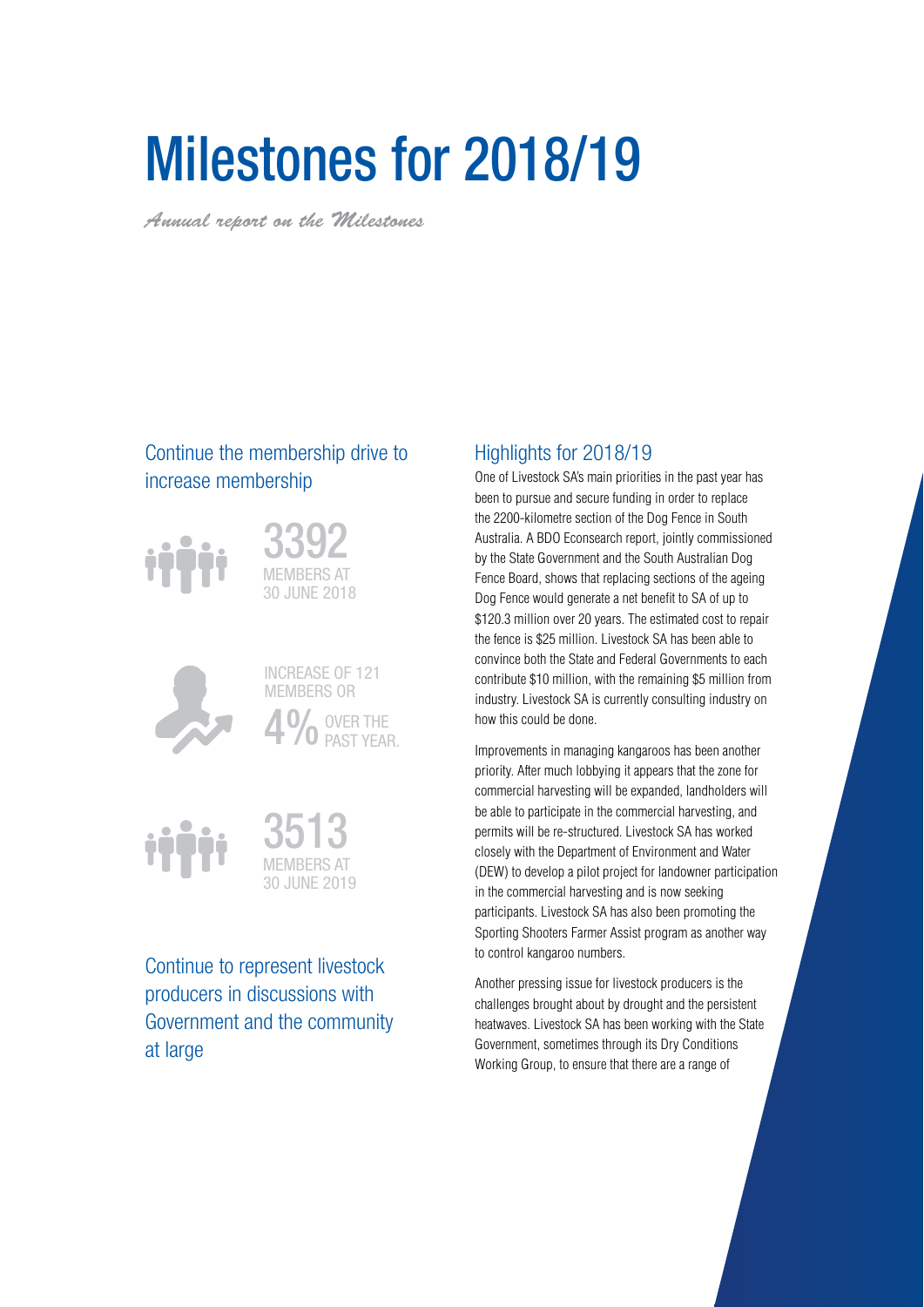

measures available to assist livestock producers such as the On-Farm Emergency Water Infrastructure Rebate Scheme, and the establishment of a fodder register which has enabled Livestock SA to facilitate fodder drops from several charitable organisations to those producers most in need. Livestock SA has received an Empowering Our Communities Grant from Country SA PHN (SA Rural Health Network) to run a series of workshops that will draw on industry experts to deliver key information and strategies to industry focusing specifically on planning and management while in drought, planning for recovery and managing wellbeing.

During the past year, there have been a wide range of activities including:

- involved in developing the new South Australian Ovine Johne's Disease Management Program and modifications to the South Australian Footrot Management Program;
- continuing discussions on the future structure and operations of Cattle Council of Australia;
- met and working with RSPCA where there have been animal welfare issues with livestock; and
- have prepared a range of submissions including for the Farm Household Allowance Review, Local kill abattoir for Kangaroo Island, Inquiry into Water Pricing in SA, Inquiry into South Australian Livestock Industries, Impact of feral deer, pigs and goats in Australia, Review of the South Australian GM Food Crop Moratorium, Management of overabundant and pest species in South Australia, and the 2018 Telecommunications Review.

In 2019, Livestock SA has been involved in a range of submissions, often with follow-up presentations and other activities:

- commented on the State Government's online accessibility policy;
- submission and then a presentation to the State Parliamentary Inquiry into the Fire and Emergency Service Bill;
- submission to the review of the draft Buffel Grass Strategic Plan;
- submissions to the SA Water Pricing Inquiry as well as participation at a follow-up stakeholder workshop;
- comments on the Productive Economy Policy discussion paper;
- following attendance at a SA Weeds RD&E Forum, supported the Centre for Invasive Species Solutions 10-year National Investment Plan for Weeds Research, Development and Engagement;
- responded to the Independent Review of the SA GM food Crop Moratorium as well as being part of a delegation with the SA Dairyfarmers Association to a hearing of the Parliamentary Select Committee on the Moratorium on GM Crops. At this hearing, Livestock SA supported SADA's submission plus made the point that if the moratorium is lifted, livestock producers on Kangaroo Island also want the choice of being able to grow GM crops and pastures;
- commented on the ALP's Red Meat Strategy Discussion Paper as well as a submission to the Red Meat MOU Green Paper;
- opposed Landmark's proposed acquisition of Ruralco with a submission to ACCC;
- submission on Improving Dam Management in SA;
- presented to hearings of the Parliamentary Natural Resources Committee on both their inquiries into South Australian livestock industries and live exports, and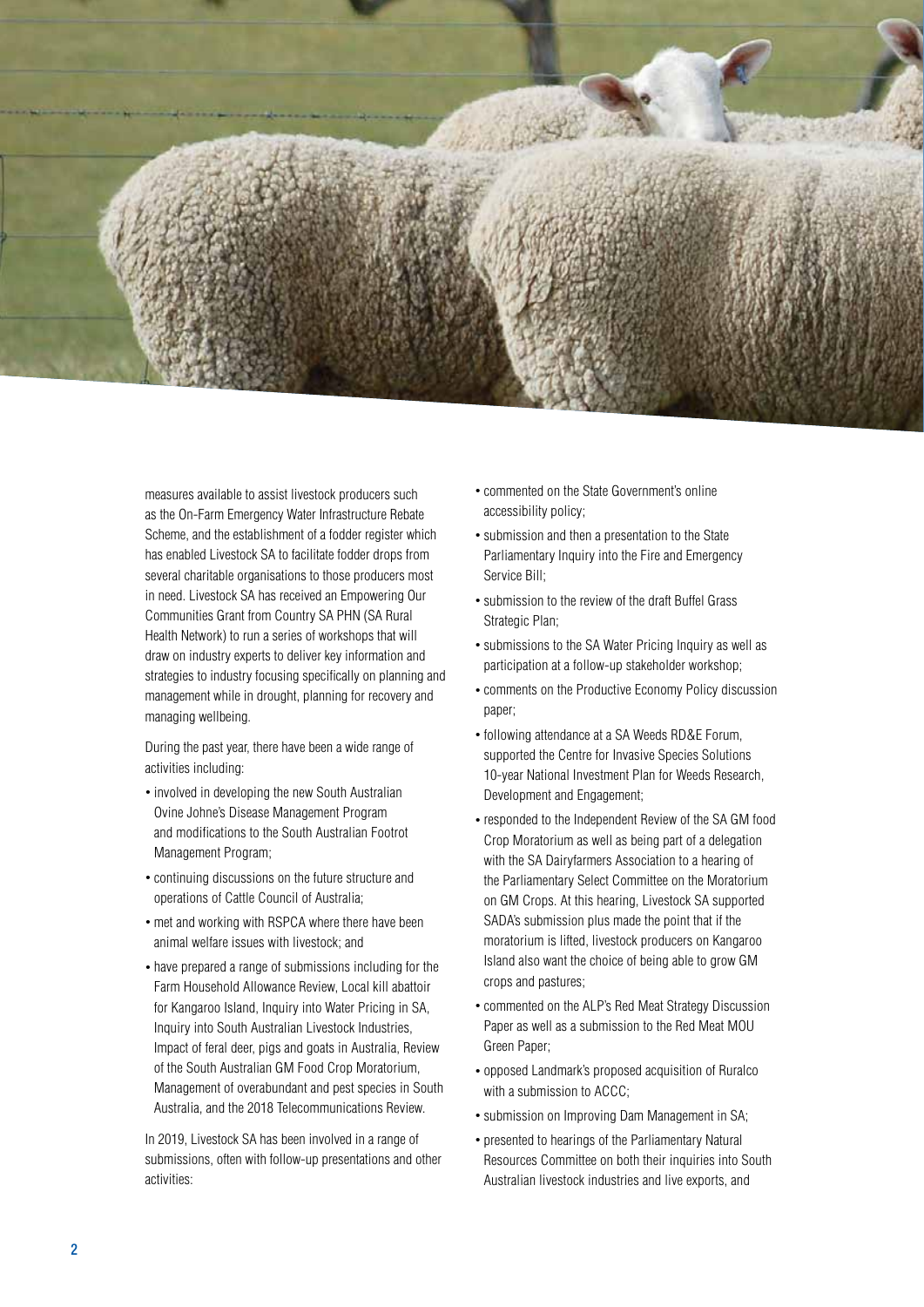

on pest and overabundant native animals to expand on Livestock SA's submissions; and

- made comments to AWEX's Review of the National Wool Declaration asking that "ceased mulesing" be removed.
- met on two occasions with SA Pastoral Board to discuss pastoral issues.
- Now that the Pastoral Board comes under PIRSA, there is going to be a review of the Pastoral Act and Livestock SA has been involved in briefings and preliminary discussions with both the Department and the Unit about how this review will be managed.
- engaged with Minister for Industry and Skills and his department to discuss future skills needs of the livestock sector
- In February, Livestock SA's CEO Andrew Curtis attended the first meeting of the new Training and Skills Commission as a member of the Agribusiness Industry Skills Council. These two bodies have been established by the Minister for Industry and Skills.
- Livestock SA has been involved at a national level with developing AWI's Strategic Plan and as part of this facilitated a meeting in Adelaide for representatives from various parts on the sheep and wool industries to be able to provide input.
- Livestock SA has been involved in facilitating meetings of the Goat Pilot project on a farmer-led partnership for improved surveillance. The CSIRO and Charles Sturt University are developing a national producer-led partnership model by getting producers together with a different species in each State. Goats were chosen for SA and the aim is to initiate an FMD-ready goat pilot group. This is being funded by MLA and DAWR. There have been about 30 in attendance at most meetings with a good cross section of the goat industry. Livestock SA's aim is to ensure once this project finishes next year, that the group will continue. This meeting was held at Roseworthy.
- With the release in January of a map by Aussie Farms, which highlights how activists are continually keeping an eye on our livestock industries, Livestock SA has been providing advice to its members that if their name or farm appears on the map they can directly request Aussie Farms to remove these details and/or formally complain to the Australian Information Commissioner, while any threats or trespassing by activists should be reported to police. A Member Alert issued in April was made about the Animal Liberationist's day of action. While there did not appear to be an activity in this State, there has been an increased demand from Livestock SA members for biosecurity signs.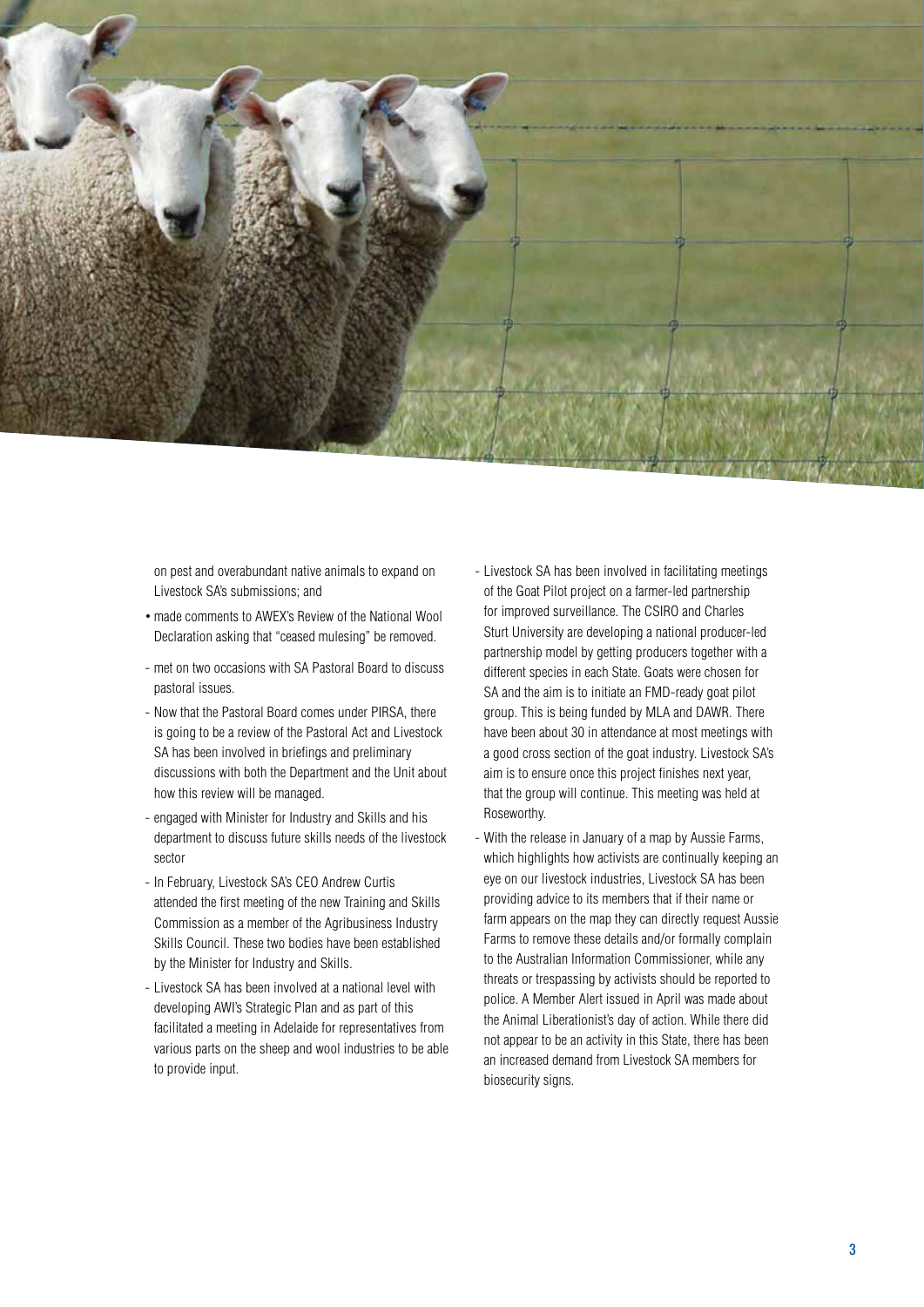

### Hold AGM in September 2018

The AGM was held on 14 September 2018 with about 80 attending. The AGM included presentations from both SASAG and SACAG. Motions were carried on compulsory acquisition, funding for the dog fence, and SA Sheep and Cattle Industry Funds. Amanda Giles was elected to the Livestock SA Board un-opposed to replace Andrew Clarke who did not re-contest.

## Conduct annual conference to coincide with AGM

The Growing SA 2018 Conference was held 14 September 2018 with 250 attending. This was held jointly with GPSA. This was the second annual conference and based on the success of the first two, will be expanded in 2019.

The 2019 AGM will be held on the afternoon of 26 August followed by an industry dinner and to have the Growing SA 2019 Conference the next day (27 August 2019).

## Have presence at field days promoting Livestock SA and its role and function

There was a joint marquee with GPSA at the Eyre Peninsula Field Days held 14 to 16 August with other exhibitors including SafeWork SA, Ag Excellence Alliance, National Heavy Vehicle Regulator, Rural Business Support and the Office of the Small Business Commissioner. Minister Whetstone launched One Biosecurity at the Livestock SA site.

Livestock SA was also present at the North West Pastoral Field Day at Glendambo. The field day provided a great opportunity to discuss a range of issues with members including training in the region, wild dog and kangaroo management, NRM legislation and the Pastoral Board.

Livestock SA attended and had a stand at the SA Merino Field Day at Burra in March.

Planning has now begun for a joint marquee with GPSA at the Yorke Peninsula Field Days to be held 24 to 26 September.

## Issue 11 newsletters to members (monthly except January)

Eleven newsletters produced and distributed.

## Contribute monthly column to *Stock Journal*

Ten columns were prepared and printed.

| August    | "Make time to calculate feed requirements"                          |
|-----------|---------------------------------------------------------------------|
| September | "Coordinated effort on feral animals needed"                        |
| October   | "Training available on maximising wool clip"                        |
| December  | "I ivestock industries remain economic<br>powerhouse in SA"         |
| January   | "Feral pests in line of sight"                                      |
| February  | "Water security remains lobby group's focus"                        |
| March     | "Be well-prepared as season break nears"                            |
| April     | "Speak up to drive positive industry changes"                       |
| May       | "Pastoral Act review opens opportunities"                           |
| June      | "Carbon neutral commitment by 2030<br>"achievable' for SA producers |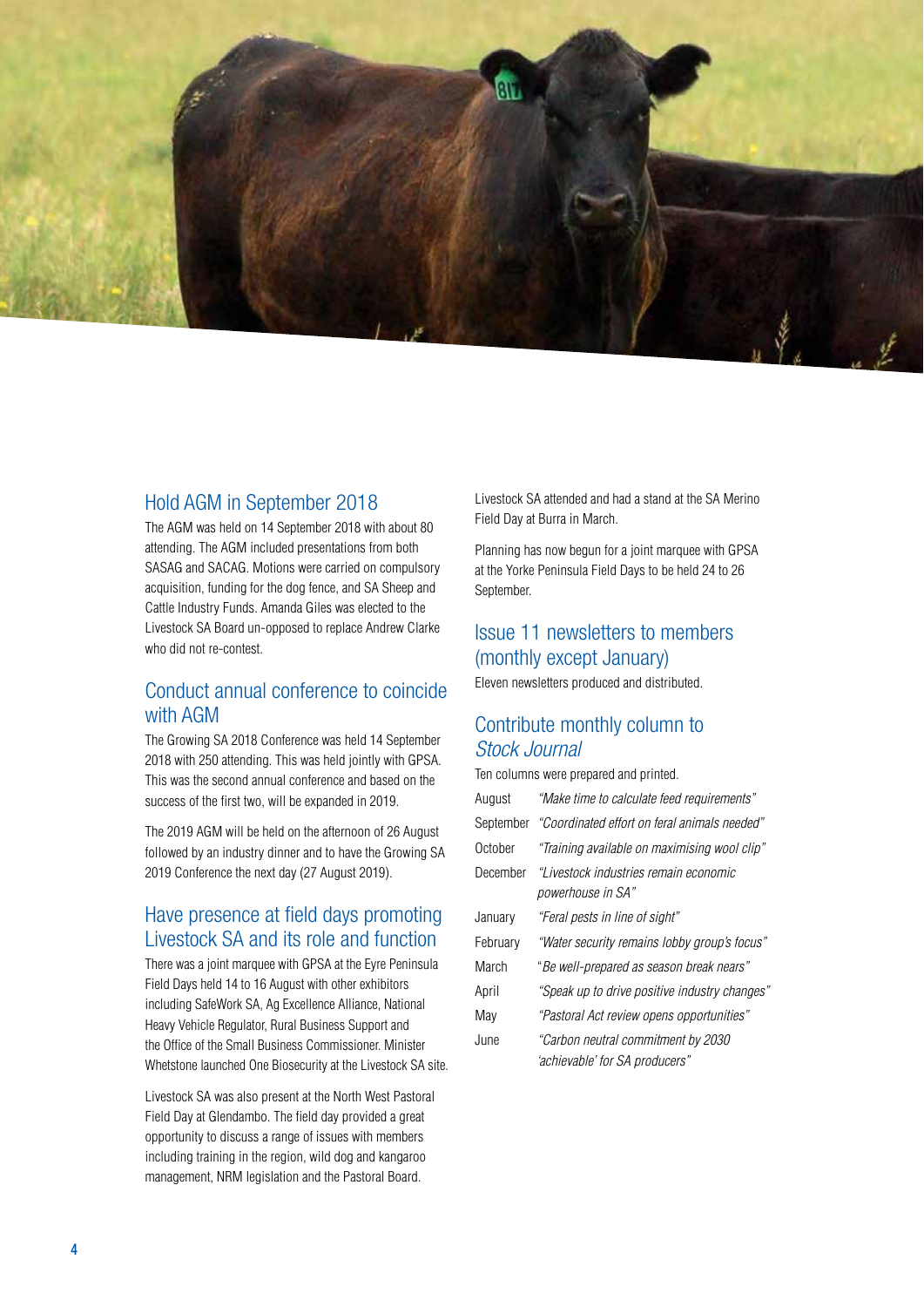

## Produce four press releases (quarterly) with positive livestock producer stories

Twelve press releases issued during the year

- Producers encouraged to nominate for Livestock SA board
- Key ag issues up for debate at second GROWING SA Conference
- Livestock SA welcomes re-election of Amanda Giles to CCA Board
- Livestock SA welcomes election of John Falkenhagen as GICA President
- GROWING SA returns with exciting new format
- Livestock SA welcomes \$7.5 million State Government investment for livestock industry
- PPSA, commodity groups reiterate call for mining review
- Livestock SA seeks bipartisan commitment to rebuild the Dog Fence
- SA participants 'Raise the Baa' for WPA award
- Livestock SA welcomes TFI announcement on new Murray Bridge abattoir
- Livestock SA welcomes proposed amendments to SA Commercial Kangaroo Management Plan
- Livestock SA welcomes strong industry focus in State Budget

Livestock SA has also contributed to many articles across print and electronic media which has included:

- regular Items on ABC Country Hour,
- periodic appearances on metropolitan radio (ABC Adelaide),
- appearances on national television and radio,
- items in *The Adelaide Advertiser,* and
- regular items in the *Stock Journal.*

## Meet at least twice with the Minister of Agriculture to discuss matters concerning the livestock industry as well as with other State Ministers as required

Meetings have been held with Minister Whetstone on 25 September and 8 November. In addition, there have been meetings with Ministers Pisoni (Minister for Industry and Skills), Minister van Holst Pellekaan (Minister for Energy and Mining) and Minster Spiers (Minister for Environment and Water).

Following the disappointment of the Federal budget having no mention of the Dog Fence, Livestock SA met with Minister Whetstone on 3 April to discuss funding and further steps.

At the invitation of Minister Whetstone, Livestock SA's President Joe Keynes attended a networking function with the Ag Minister's Forum at Penfolds Magill Estate on 7 February. This was a good opportunity to connect with Federal Minister Littleproud.

There has also been a meeting with Eddie Hughes the Shadow Minister for Primary Industries and Regional Development to discuss livestock industry Issues including the rebuild of the dog fence, kangaroo management, industry blueprints and animal welfare.

In June, following the Federal election, Livestock SA's President Joe Keynes and CEO Andrew Curtis met with Senator, the Hon. Bridget McKenzie, the new Federal Minister for Agriculture. The meeting provided an opportunity to discuss the state of the livestock sector, impact of drought in South Australia, and rebuilding of the dog fence as well to highlight the sheep and beef industry blueprints.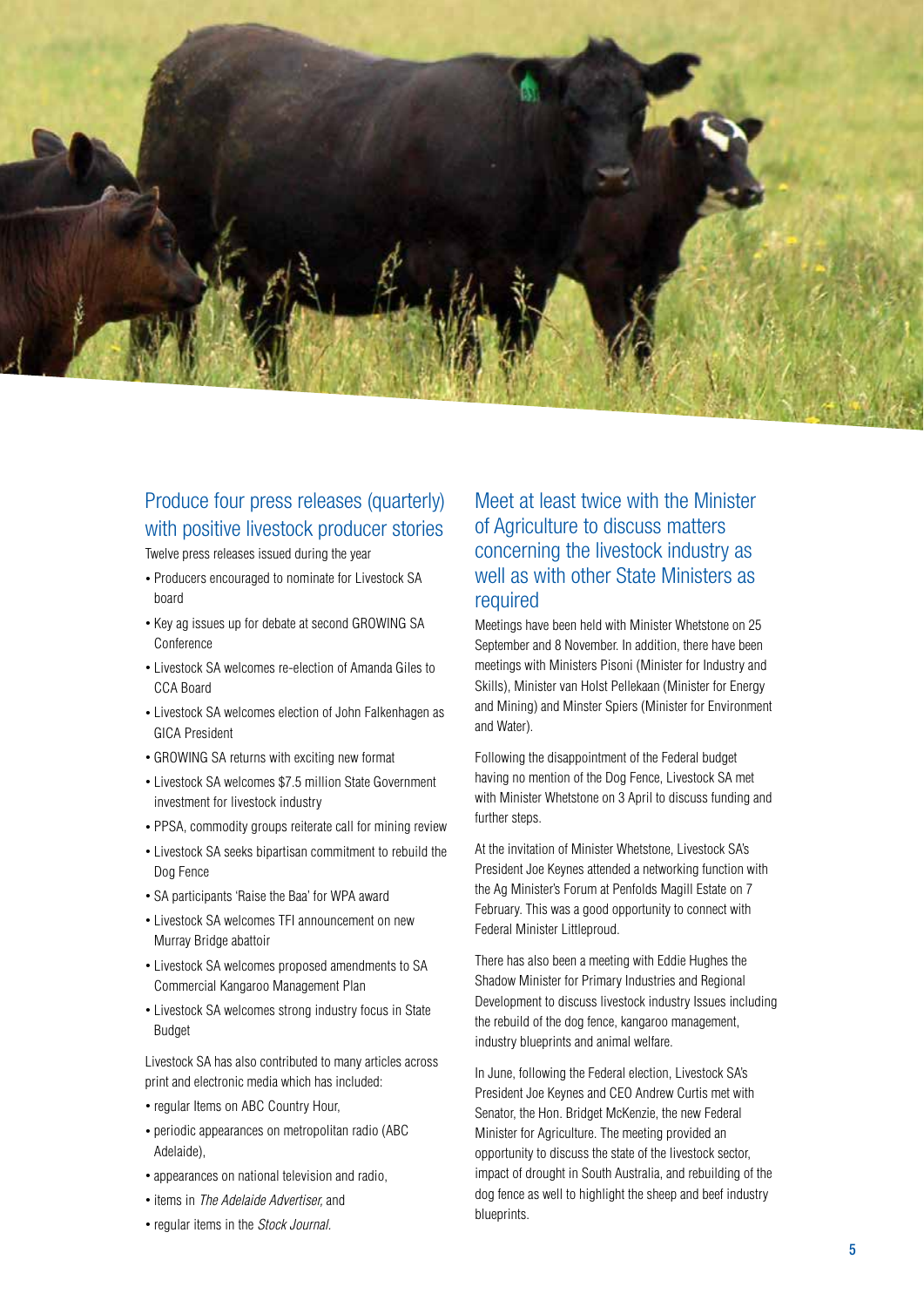

## Undertake management and delivery of Government programs if requested or required

Have been involved with a range of programs and activities including drought forums and establishing a fodder register, arranging One Biosecurity workshops, facilitating emergency animal training by AHA, delivering the Flows for the Future program for DEW, and in conjunction with AWI and TAFE SA holding a series of workshops across SA focusing on 'Maximising your clip value'.

Livestock SA is continuing to promote One Biosecurity and is working with Biosecurity SA to run small workshops across the State where producers can sign up to this program. As a result, over 500 individual producers and 600 enterprises have now registered.

Livestock SA has welcomed the State Government announcement of \$7.5 million funding into South Australia's red meat sector in a bid to grow productivity in the industry and further strengthen biosecurity. Funds from the Economic and Business Growth Fund will focus on technology adoption, vital infrastructure for growth and measures to enhance biosecurity in the red meat industry. It is really pleasing that the State Government has recognised the importance of the SA Sheep and Beef Industry Blueprints in setting the agenda for industry development in SA. Livestock SA has worked closely with all sectors of industry and government in the development of the Blueprints and they really do provide a solid plan for the South Australia's red meat and wool industries going forward. PIRSA's Red Meat and Wool Growth Program will be closely aligned with the targets in both the Sheep and Beef Blueprints.

Livestock SA has signed an extension to the current contract for delivering the Flows for the Future Project with DEW. The Program has now been granted an extension from June 30 to December 31, utilising current underspent funds and this continues the engagement of Livestock SA. DEW has submitted a funding bid to the Federal Government for a further 3 years of PHASE 2 of the program. If the bid is successful, Livestock SA expects to again be a partner.

In addition to working with DEW on kangaroo management, Livestock SA and its members around Kingston are involved with the newly appointed statewide Deer Control Coordinator to coordinate deer management control across neighbouring properties to help reduce numbers of feral deer in the area.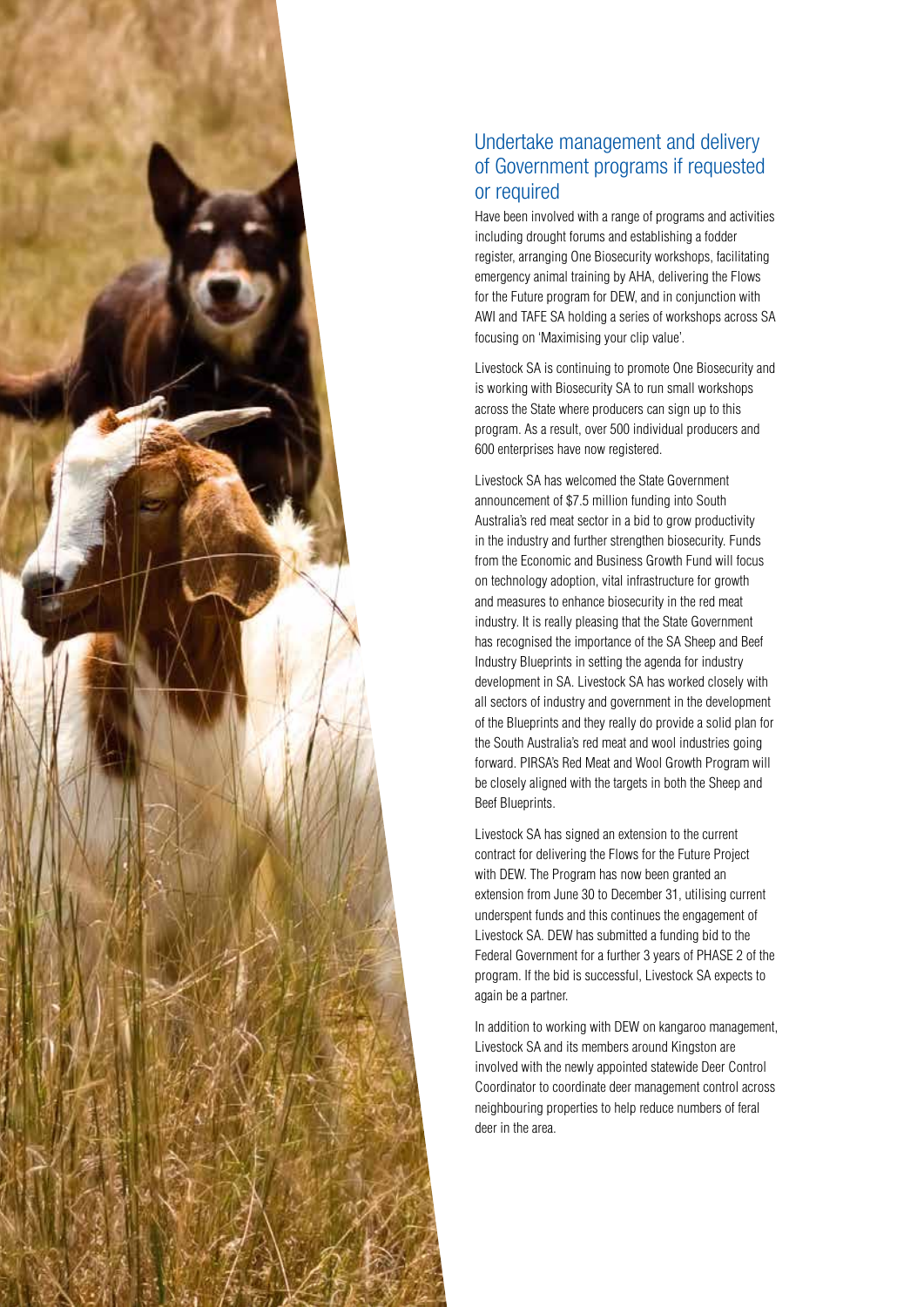## Continuation of the implementation of the Sheep Industry Blueprint

For the SA Sheep Industry, the primary milestone has been substantial progress in projects focused on increasing lamb survival, reduction in cost of endemic diseases to the SA sheep industry, and early and rapid detection of sheep lice through point of care diagnostics.

Recently completed projects informed by the SA Sheep Industry Blueprint include:

- Next Generation Crops for irrigated sheep grazing systems. This project was a collaboration between Meat and Livestock Australia Donor Company, Davies Research Centre – University of Adelaide, Mid-South East Irrigators Group and Natural Resources South East. Chief Investigator Dr Michael Wilkes.
- 'Impact of mob size during lambing on twin lamb survival from merino and maternal ewes.' The South Australian component of this project was a collaboration between Australian Wool Innovation, Davies Research Centre – University of Adelaide, Elders and Landmark. SA component Chief Investigator Prof. Wayne Pitchford.

Several projects linked with targets in the SA Sheep Industry Blueprint are ongoing and include:

- a. Improved ruminant health and productivity through neonatal microbiome manipulation. Funded by Davies Research Centre – University of Adelaide and MLA Donor Company. Chief Investigator Prof Phil Hynd;
- b. Merino Sire Evaluation. Funded by breeder contributions and Australian Merino Sire Evaluation Association and supported by several industry stakeholders led by Merino SA;
- c. Corriedale eating quality genomics. Funded by Corriedale breeders, Davies Research Centre – University of Adelaide and MLA Donor Company. Chief Investigator Prof Wayne Pitchford;
- d. New approaches to increase the weaning rate of the national sheep flock. Funded by SARDI, Davies Research Centre – University of Adelaide and MLA. Chief Investigators, Dr Dave Kleeman and Dr Will van Wettere;
- e. Reducing the financial impact of endemic conditions in sheep – a value chain approach. Funded by SA Sheep Industry Fund and MLA Donor Company. Chief Investigator Dr Torben Nielsen; and
- f. Portable point of care test for detection of sheep lice. Funded by PIRSA and Davies Research Centre – University of Adelaide. Chief Investigator Prof John Williams.

## Complete and begin implementing the Cattle Industry Blueprint

For the SA Beef Industry Blueprint the highlights are (in chronological order):

- 1. Final report "Using NLIS data to measure and monitor industry performance" developed for Livestock SA by Dennis Wignall, Macrologic to inform Blueprint targets and focus areas;
- 2. Launch of the SA Beef Industry Blueprint at Growing SA 2018 Conference by Minister Whetstone; and
- 3. Significant project development effort including MLA funded project "Optimising heifer development and management to increase whole herd profit" led by University of Adelaide.

The Beef Blueprint has several projects established that link with the targets and include:

- a. Trans-Tasman maternal efficiency project, Lead Investigator Prof Wayne Pitchford;
- b. Optimising heifer development and management to increase whole herd profit, Chief Investigator Dr Stephen Lee; and
- c. Accelerating genetic gain through integrating genomics and MSA carcass traits in genetic evaluation to aid selection, Chief Investigator Dr Stephen Lee.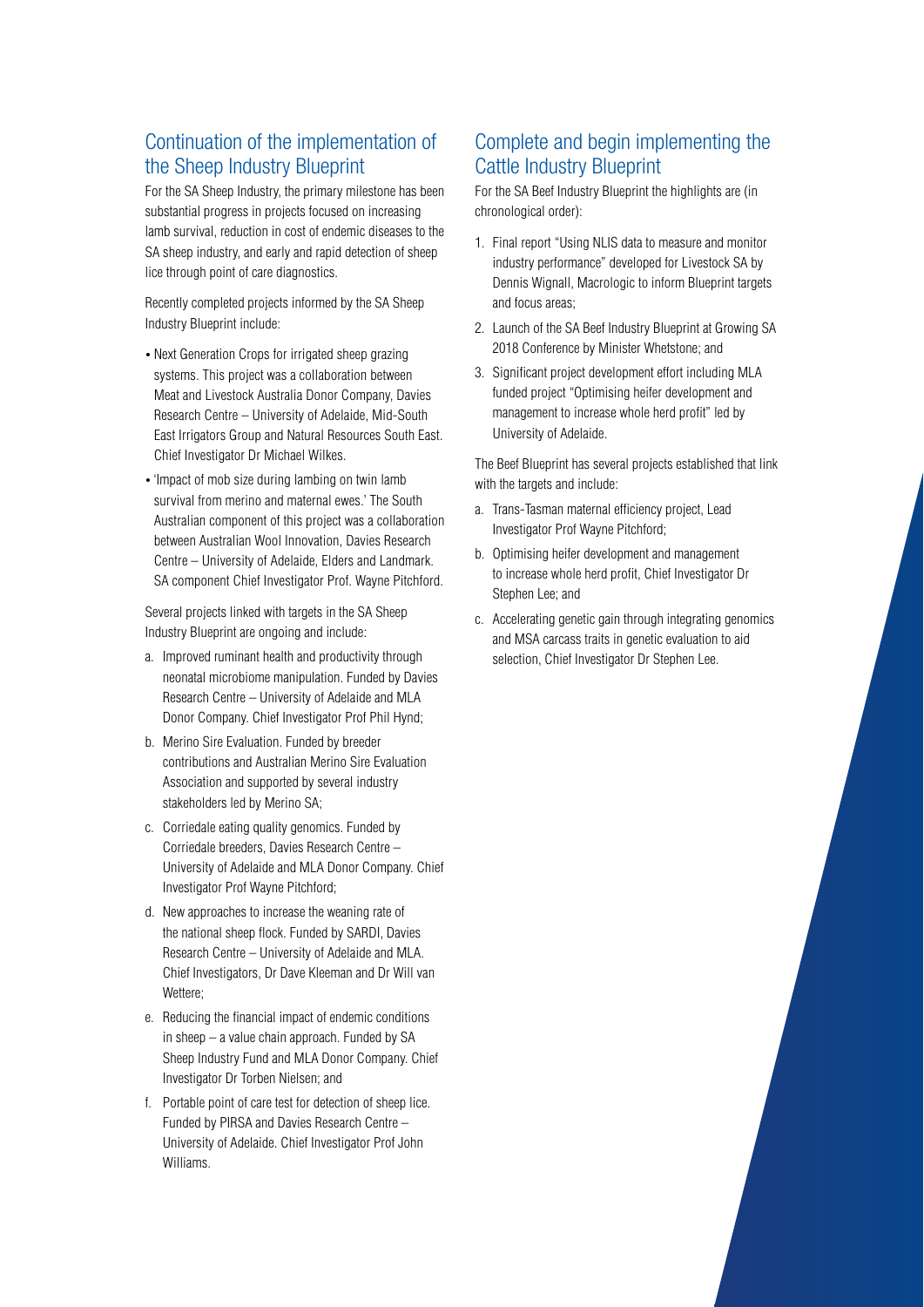## President's Report



## After the 2018 annual report, I reflected on a couple of issues that needed to be resolved to demonstrate that Livestock SA is fulfilling its purpose.

The need to secure funding to replace 1600kms of the Dog Fence was certainly a priority project. It had been underfunded for decades and presented an ongoing threat to our sheep industry. Livestock SA was at the forefront of efforts to secure funding from Federal and State Governments. With the combined efforts of local politicians, pastoralists and Livestock SA, \$20 million was secured and the Board of Livestock SA proposed an equitable position as to how the whole sheep industry would raise the \$5 million required from industry. The support of all sheep producers to fund this fence is gratifying and demonstrates the understanding that we are one industry working together. Livestock SA is a part of the Rebuild Committee, which will oversee the project, with posts in the ground in March 2020 and completion within 3 to 4 years.

The Sheep and Cattle industry funds have been managed within Government, with advice from the Ministerial appointed Sheep and Cattle Advisory Groups. They have done an outstanding job in protecting our sheep and cattle industries in the animal health, welfare areas with a focus on biosecurity. There were many that felt the flexibility, the transparency and the ability to use the funds to a greater purpose could be facilitated if the funds were managed by industry, outside of Government. The Board supported this move and Livestock SA engaged with the advisory groups in several meetings to negotiate a new management regime for the funds. This will ensure independence from Livestock SA whilst being administered by our staff. With the endorsement of the advisory groups, transition to the new arrangements is happening. There were sections of the industry that discussed the prospects of industry management, the Board supported those ideas and Livestock SA lobbied and worked hard to make it happen. The core reasons for the application of the funds will not change, the opportunities will.

The two issues I have focused on are important to our members. The existence of Livestock SA as a strong,

membership based organisation has assisted in the repair of the dog fence and allowing the industry to manage their own funds. I am sure the results would have been harder to achieve without a 3500-member single voice.

We will have some succession at a Board level, which is healthy. It does however mean we lose the talent of the retiring members. Amanda Giles represented us on Cattle Council, before becoming a Board member last year. Kate McLachlan has served on the Board, with representation on the Finance and Audit committee. I thank both for their input over the last couple of years and wish them all the best on their future pursuits.

Richard Halliday was the inaugural President of Livestock SA. Richard worked tirelessly to set up the fledgling LivestockSA from the ashes of SAFF. The strength of LivestockSA is due to the foundational work undertaken by Richard and others. Richard then represented SA with distinction as a member and President of WoolProducers Australia. Richard has decided to take a well-earned rest from agri-politics, and we thank him for his service.

I acknowledge the support of the Board, as we have made progress in developing policy and supporting our Sheep, Cattle and Goat industries.

I continue to be amazed at the productivity of our small but dedicated staff. The myriad of issues that come across their desks are many and varied. They are tackled professionally with resolution the aim. Andrew and the team are to be congratulated for their efforts and are greatly appreciated.

The one constant of the livestock industry it is always challenging, in many and varied ways. If Livestock SA can ease those challenges somewhat, then we have a good purpose.

#### **Joe Keynes** President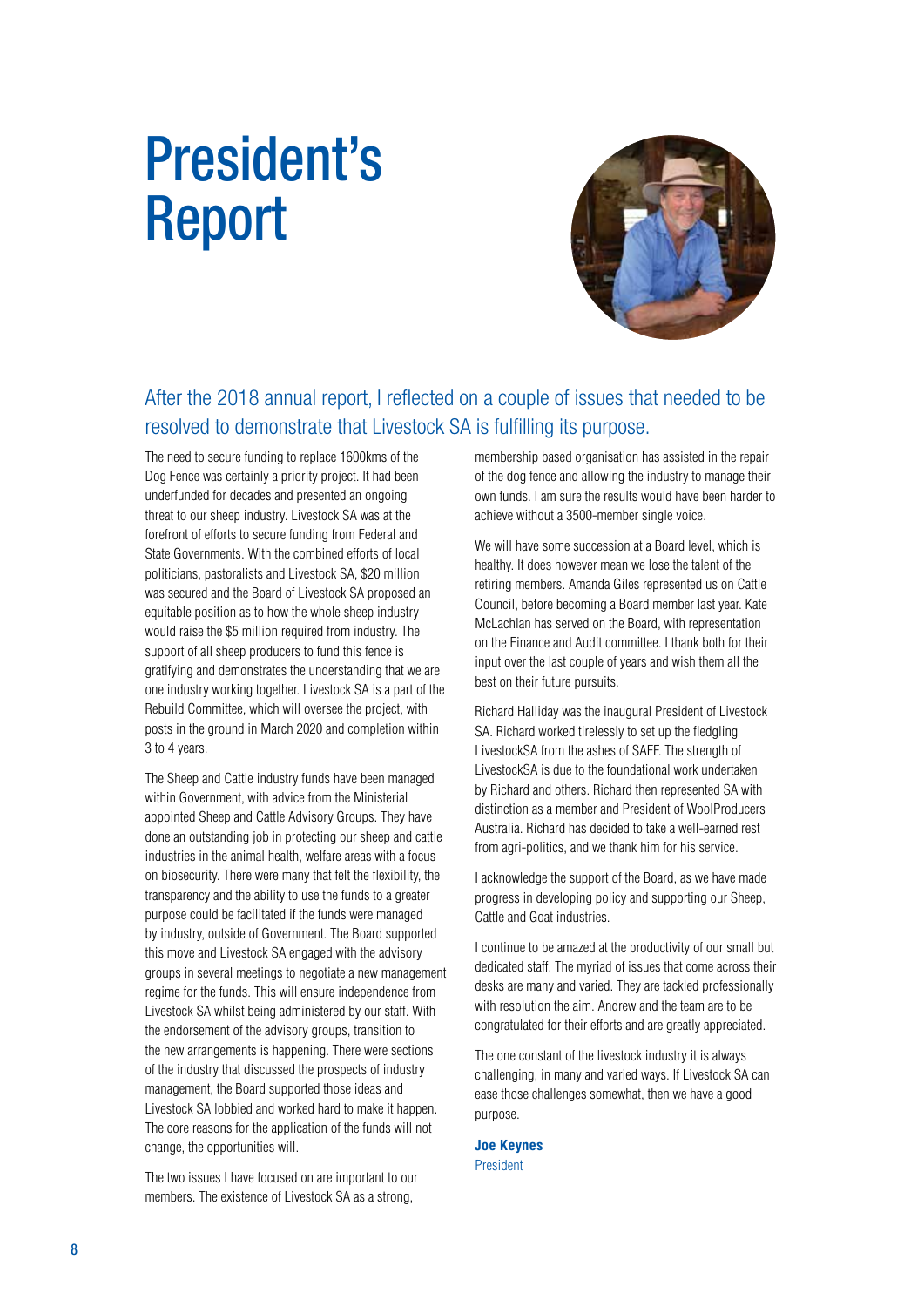# **CEO's Report**



## The development of a new strategic plan for Livestock SA is built on the ongoing feedback we receive from members

The past year has seen a continued increase in engagement and the strategic plan will position us well for the coming years with a focus on advocacy, member services and industry development.

Livestock SA enjoys a constructive relationship with governments at both state and national levels. During 2018-19, this has provided Livestock SA with the opportunity to engage on issues ranging from industry development, education and training to pest management, biosecurity and animal welfare.

The national scene was dominated by the federal election and the unexpected outcome. Livestock SA worked to represent the industry on a number of key areas and engaged with all sides of politics in the lead up to the election. Commitment for the rebuilding of the Dog Fence was an important outcome catalysed by the election period.

At a national level Livestock SA continues to have input through our involvement with Cattle Council of Australia, Wool Producers Australia, Sheep Producers Australia, Goat Industry Council of Australia and the National Farmers Federation. The development of a new Meat Industry Strategic Plan (MISP) and the revision of the Red Meat MoU (Memorandum of Understanding) which will describe national policy and governance arrangements for the industry are large areas of work which remain active.

Livestock SA has worked closely with the SA government, Primary Producers SA and the National Farmers Federation to ensure that the response to drought and the development of national drought

policy considers the needs and opportunities of South Australian livestock producers from across the State.

The commitment by the State Government of \$7.5 million to a Red Meat and Wool Growth program is built on the work of the industry blueprints and will be important in supporting the industry's rebuilding after drought.

Our monthly newsletter remains our key channel for communication. The Growing SA Conference held in conjunction with Grain Producers SA has been widely acclaimed while our columns and media releases are generally well received. We appreciate all the feedback that we receive when we get things right … or wrong. Along with our Monthly newsletters we have our Facebook page with regular updates and relevant communications. www.facebook.com/livestocksa.com and we tweet @Livestock SA.

The efforts of Livestock SA is the result of a team that includes many members engaging in committees and the board. They work with a committed and talented staff.

The year that has passed has been challenging and as we move into 2019‐20, we are well placed to advocate for the industry and provide services to our members.

Andrew Curtis Chief Executive Officer Livestock SA 26 August 2019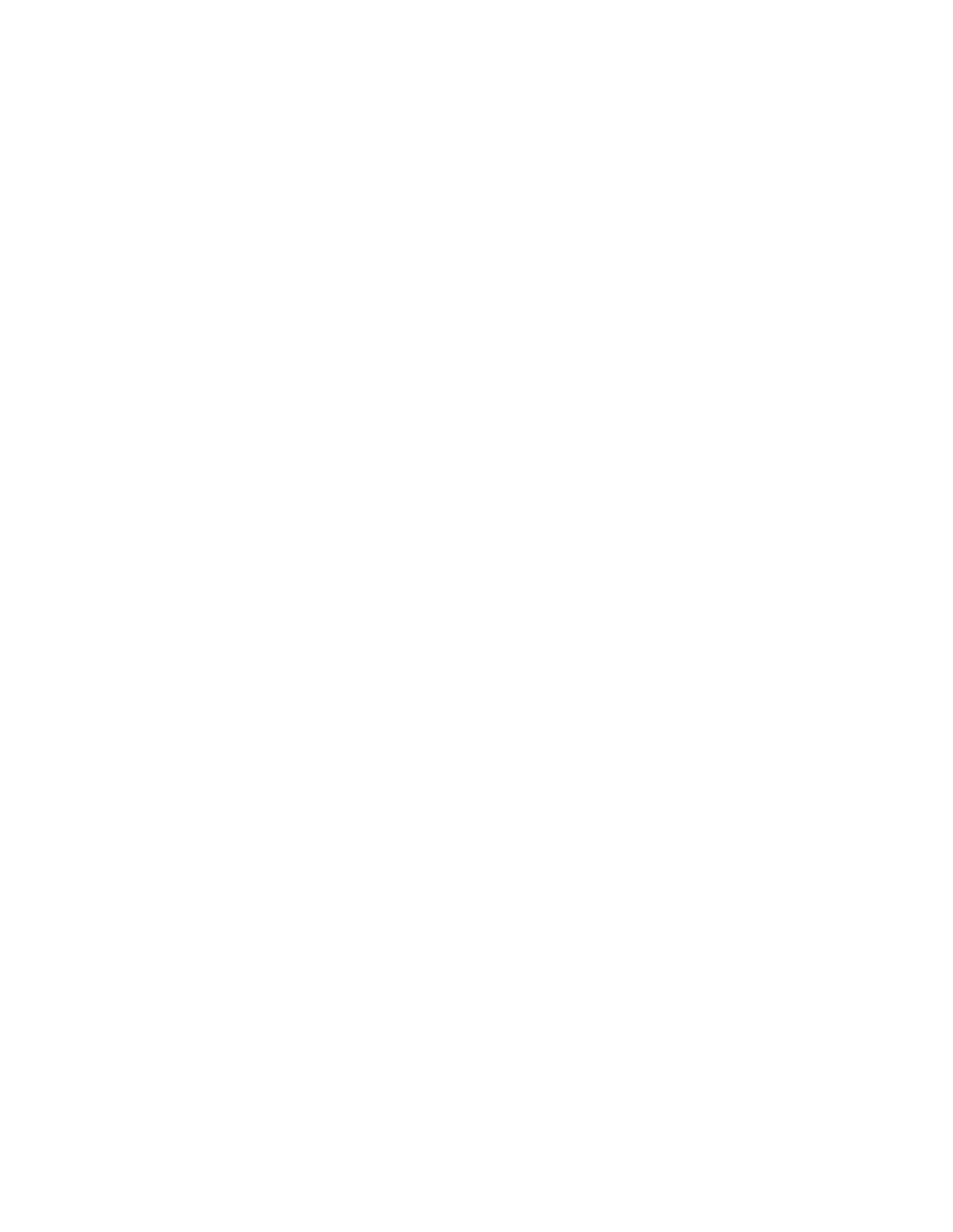**ABN 12 332 656 991**

**Financial Statements For the year ended 30 June 2019**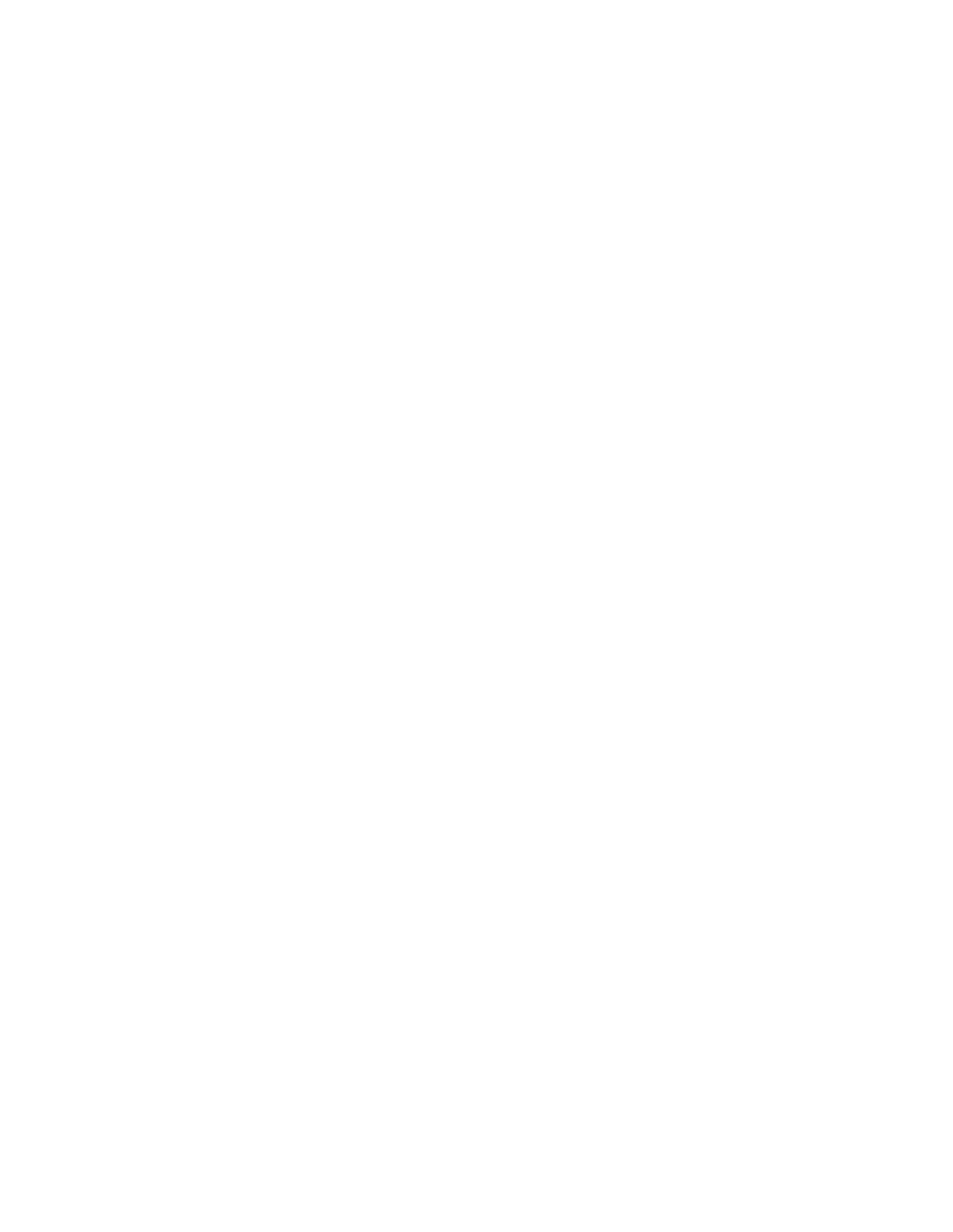ABN 12 332 656 991

#### **Independent Auditor's Report to the Members**

#### **Report on the Financial Report**

We have audited the accompanying financial report of Livestock SA Incorporated (the association), which comprises the Board of Management's Report, Income and Expenditure Statement, Detailed Statement of Financial Position, a summary of significant accounting policies and other explanatory notes for the financial year ended 30 June 2019.

#### **Board of Management's Responsibility for the Financial Report**

The Board of Management is responsible for the preparation and fair presentation of the financial report in accordance with Australian Accounting Standards (including Australian Accounting Interpretations) and the Associations Incorporation Act 1985 (SA), and for such internal control as management determines is necessary to enable the preparation of the financial report that is free from material misstatement, whether due to fraud or error. In Note 1, management also states in accordance with Accounting Standard AASB 101: Presentation of Financial Statements, that the financial report complies with International Financial Reporting Standards.

## **Auditor's Responsibility**

Our responsibility is to express an opinion on the financial report based on our audit. We conducted our audit in accordance with Australian Auditing Standards. Those Standards require that we comply with relevant ethical requirements relating to audit engagements and plan and perform the audit to obtain reasonable assurance whether the financial report is free from material misstatement.

An audit involves performing procedures to obtain audit evidence about the amounts and disclosures in the financial report. The procedures selected depend on the auditor's judgement, including the assessment of the risks of material misstatement of the financial report, whether due to fraud or error. In making those risk assessments, the auditor considers internal control relevant to the entity's preparation and fair presentation of the financial report in order to design audit procedures that are appropriate in the circumstances, but not for the purpose of expressing an opinion on the effectiveness of the entity's internal control. An audit also includes evaluating the appropriateness of accounting policies used and the reasonableness of accounting estimates made by the committee, as well as evaluating the overall presentation of the financial report.

We believe that the audit evidence we have obtained is sufficient and appropriate to provide a basis for our audit opinion.

#### **Independence**

In conducting our audit, we have complied with the independence requirements of Australian professional ethical pronouncements.

## **Auditor's Opinion**

In our opinion:

- (i) The financial report gives a true and fair view of the financial position of Livestock SA Incorporated as 30 June 2019, and of its performance and its cash flows for the year ended in accordance with the Australian Accounting Standards and the Associations Incorporation Act 1985; and
- (ii) the financial report also complies with International Financial Reporting Standards as disclosed in Note 1.

Signed on : 21/08/2019

Munch ul \_\_\_\_\_\_\_\_\_\_\_\_\_\_\_\_\_\_\_\_\_\_\_\_\_\_\_\_\_\_\_\_\_\_\_\_\_\_\_\_\_\_\_\_\_\_\_\_\_\_\_

Matthew White, ACA 90095 Business Inittiatives Pty Ltd 20D William Street, Norwood SA 5067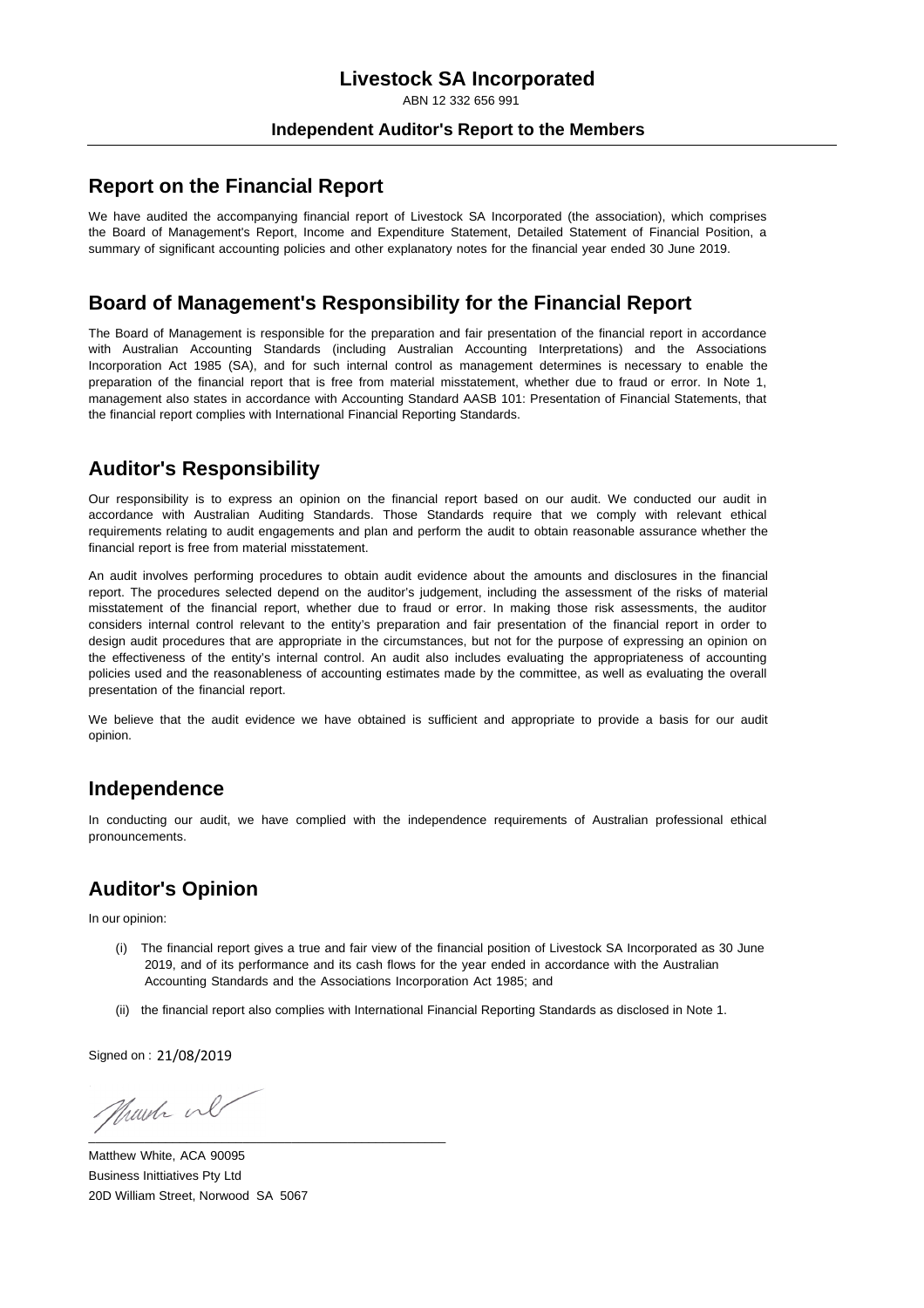ABN 12 332 656 991

#### **Committee's Report**

#### **For the year ended 30 June 2019**

Your Board of Management submits the financial accounts of the Livestock SA Incorporated for the financial year ended 30 June 2019.

### **Board Members**

The names of Board Members at the date of this report are:

Joe Keynes Gillian Fennell Penny Schulz Mark Dennis Richard Halliday Kate McLachlan William Nosworthy Allan Piggott Jamie Heinrich

#### **Principal Activities**

The principal activities of the association during the financial year were: Not for profit organisation representing all sheep, beef cattle and goat producers who have contributed funds through the Primary Industries Funding Scheme to the SA Sheep and Cattle Industry Funds.

#### **Significant Changes**

No significant change in the nature of these activities occurred during the year.

#### **Operating Result**

The surplus from ordinary activities after providing for income tax amounted to

| Year ended   | Year ended   |
|--------------|--------------|
| 30 June 2018 | 30 June 2019 |
| \$           | S            |
| 29.763.28    | 30.003.17    |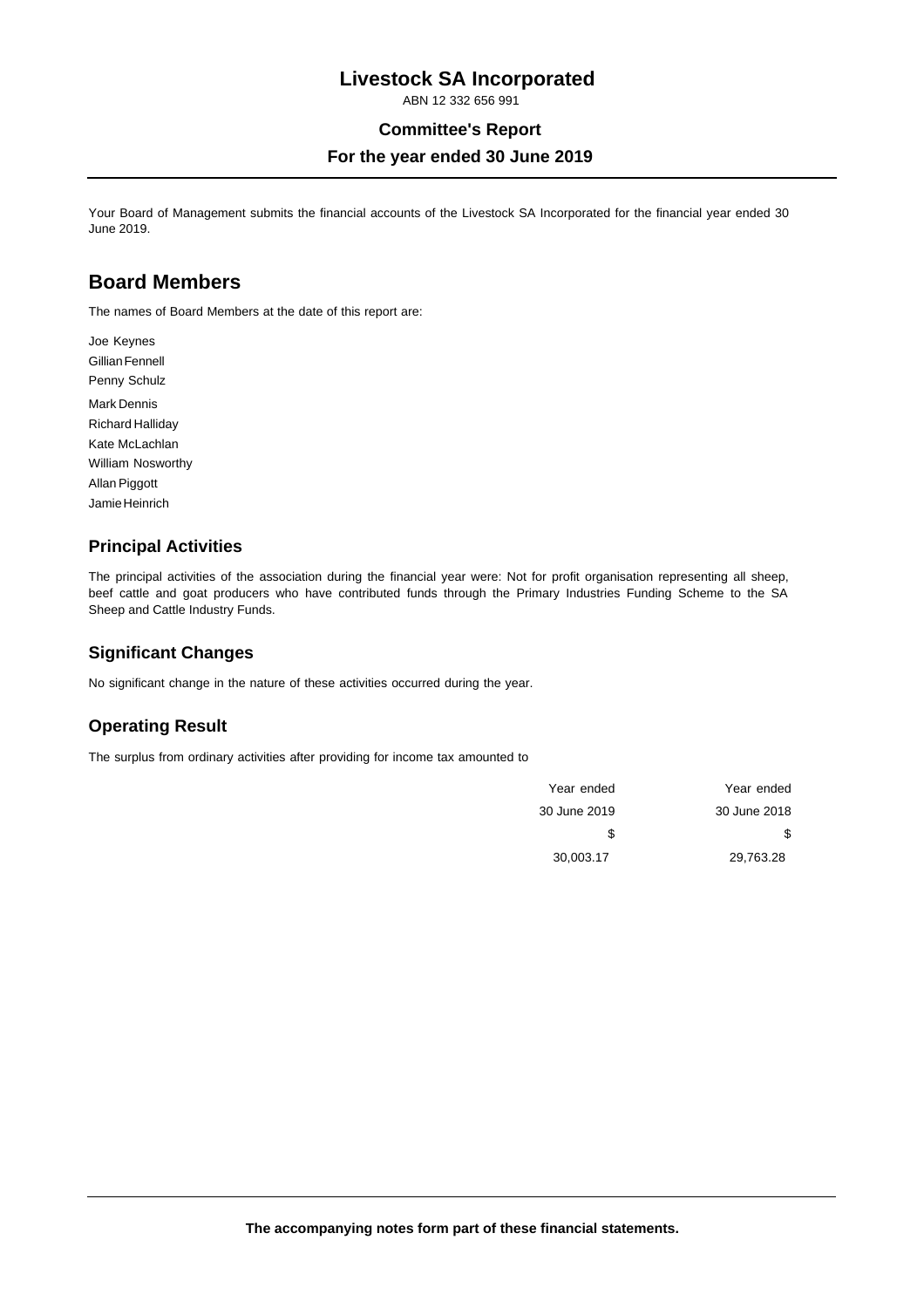ABN 12 332 656 991

**Committee's Report**

#### **For the year ended 30 June 2019**

Signed in accordance with a resolution of the Members of the Committee on:

\_\_\_\_\_\_\_\_\_\_\_\_\_\_\_\_\_\_\_\_\_\_\_\_\_\_\_\_\_\_\_\_\_\_\_\_\_\_\_\_\_\_\_\_\_\_\_\_\_

Reynes b \_\_\_\_\_\_\_\_\_\_\_\_\_\_\_\_\_\_\_\_\_\_\_\_\_\_\_\_\_\_\_\_\_\_\_\_\_\_\_\_\_\_\_\_\_\_\_\_\_

Joe Keynes

 $\overline{\mathcal{U}}$  $Q_1$ 

Gillian Fennell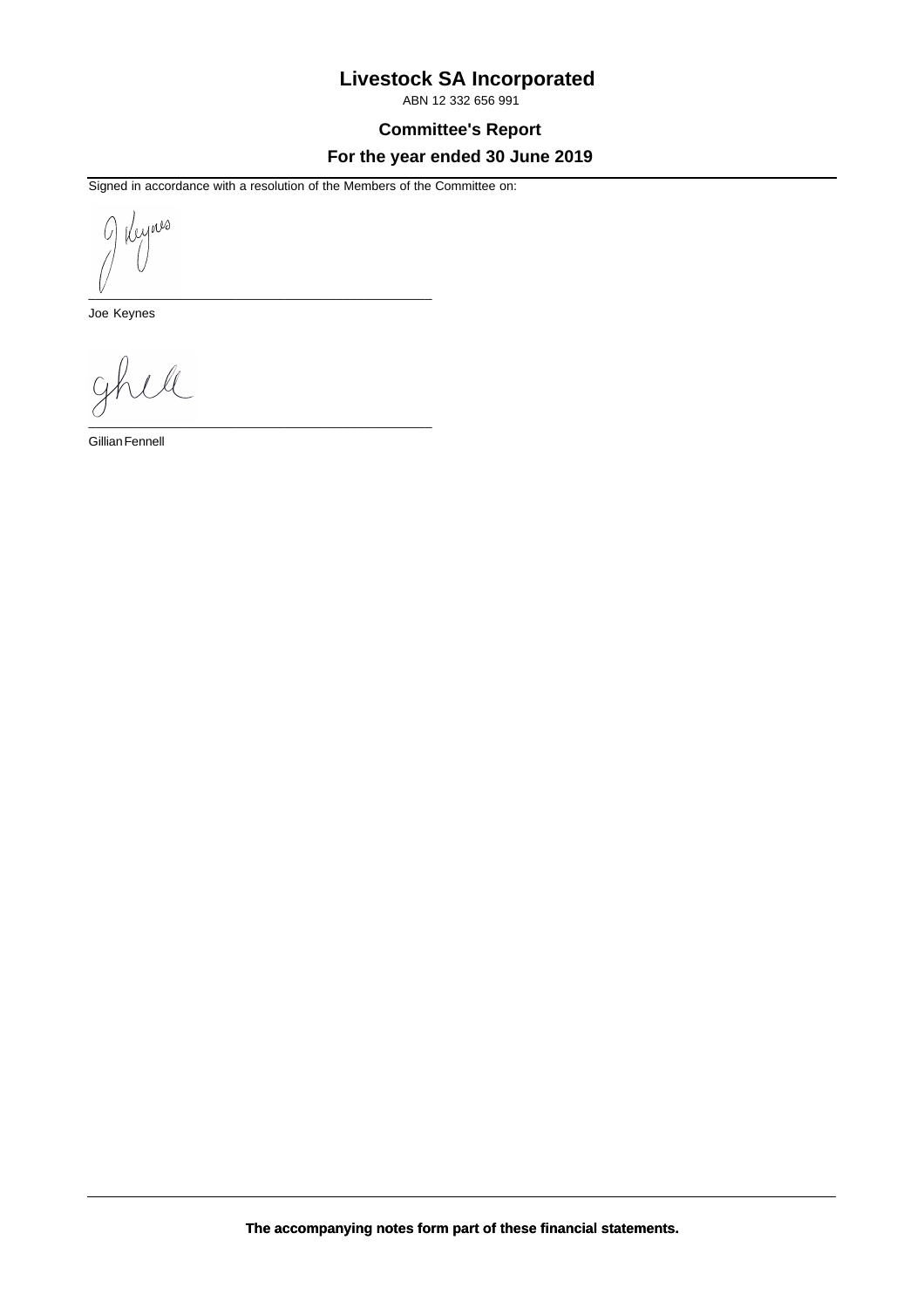ABN 12 332 656 991

## **Income and Expenditure Statement For the year ended 30 June 2019**

| \$<br><b>Income</b><br>Industry Blueprint Project Funding<br><b>Other Project Funding</b><br>Levies - SA Cattle Industry Fund<br>Levies - SA Sheep Industry Fund<br>Industry Skills Project Funding<br>Other Income<br>Total income<br><b>Expenses</b><br>Accountancy |            | 2018         |
|-----------------------------------------------------------------------------------------------------------------------------------------------------------------------------------------------------------------------------------------------------------------------|------------|--------------|
|                                                                                                                                                                                                                                                                       |            | \$           |
|                                                                                                                                                                                                                                                                       |            |              |
|                                                                                                                                                                                                                                                                       |            |              |
|                                                                                                                                                                                                                                                                       | 88,809.99  | 144,622.96   |
|                                                                                                                                                                                                                                                                       | 194,070.97 | 185,141.00   |
|                                                                                                                                                                                                                                                                       | 200,000.00 | 198,288.00   |
|                                                                                                                                                                                                                                                                       | 388,203.00 | 376,896.00   |
|                                                                                                                                                                                                                                                                       |            | 168,390.00   |
|                                                                                                                                                                                                                                                                       | 22,357.87  | 34,823.23    |
|                                                                                                                                                                                                                                                                       | 893,441.83 | 1,108,161.19 |
|                                                                                                                                                                                                                                                                       |            |              |
|                                                                                                                                                                                                                                                                       |            |              |
|                                                                                                                                                                                                                                                                       | 1,453.00   | 2,009.92     |
| <b>Audit Fees</b>                                                                                                                                                                                                                                                     | 2,100.00   | 2,050.00     |
| <b>Bad Debts</b>                                                                                                                                                                                                                                                      | 9,810.00   |              |
| <b>Bank Charges</b>                                                                                                                                                                                                                                                   | 1.20       | 510.92       |
| Board Meetings - Sitting Fees                                                                                                                                                                                                                                         | 9,400.00   | 12,200.00    |
| Board - Functions                                                                                                                                                                                                                                                     | 1,330.83   | 5,592.63     |
| Board - Travel & Accommodation                                                                                                                                                                                                                                        | 17,316.42  | 30,191.68    |
| Chair Allowance                                                                                                                                                                                                                                                       | 21,981.65  | 20,000.00    |
| <b>Consultancy Fees</b>                                                                                                                                                                                                                                               | 8,157.11   | 2,892.90     |
| Depreciation                                                                                                                                                                                                                                                          | 1,580.00   | 1,259.00     |
| Electricity                                                                                                                                                                                                                                                           | 1,191.09   | 2,023.99     |
| Fees - Cattle Council                                                                                                                                                                                                                                                 | 22,727.28  | 22,727.28    |
| Fees - Goat Industry                                                                                                                                                                                                                                                  | 2,747.28   | 3,194.56     |
| Fees - PPSA Membership                                                                                                                                                                                                                                                | 40,875.00  | 46,500.00    |
| Fees - SEALEA                                                                                                                                                                                                                                                         | 270.00     | 250.00       |
| Fees - Sheepmeat Council                                                                                                                                                                                                                                              | 16,531.48  | 15,712.72    |
| Fees - Wool Producers                                                                                                                                                                                                                                                 | 27,144.60  | 27,144.60    |
| IR Support                                                                                                                                                                                                                                                            | 15,840.00  | 15,840.00    |
| Insurance                                                                                                                                                                                                                                                             | 7,017.87   | 6,577.16     |
| Lease - Office Equipment                                                                                                                                                                                                                                              | 1,200.00   | 1,200.00     |
| Legal Fees                                                                                                                                                                                                                                                            | 178.64     |              |
| Media Communications                                                                                                                                                                                                                                                  | 57,384.59  | 47,258.68    |
| Office Expenses                                                                                                                                                                                                                                                       | 14,207.10  | 18,248.58    |
| Project - Industry Blueprints                                                                                                                                                                                                                                         |            | 125,891.87   |
| Projects - Other                                                                                                                                                                                                                                                      | 73,745.33  |              |
| Producer Forum Expenses                                                                                                                                                                                                                                               | 160,323.93 | 334,448.77   |
| Provision for Staff Leave                                                                                                                                                                                                                                             | 38,972.43  | 44,639.27    |
| 20,007.30<br>Rent                                                                                                                                                                                                                                                     | 11,874.34  | 6,626.00     |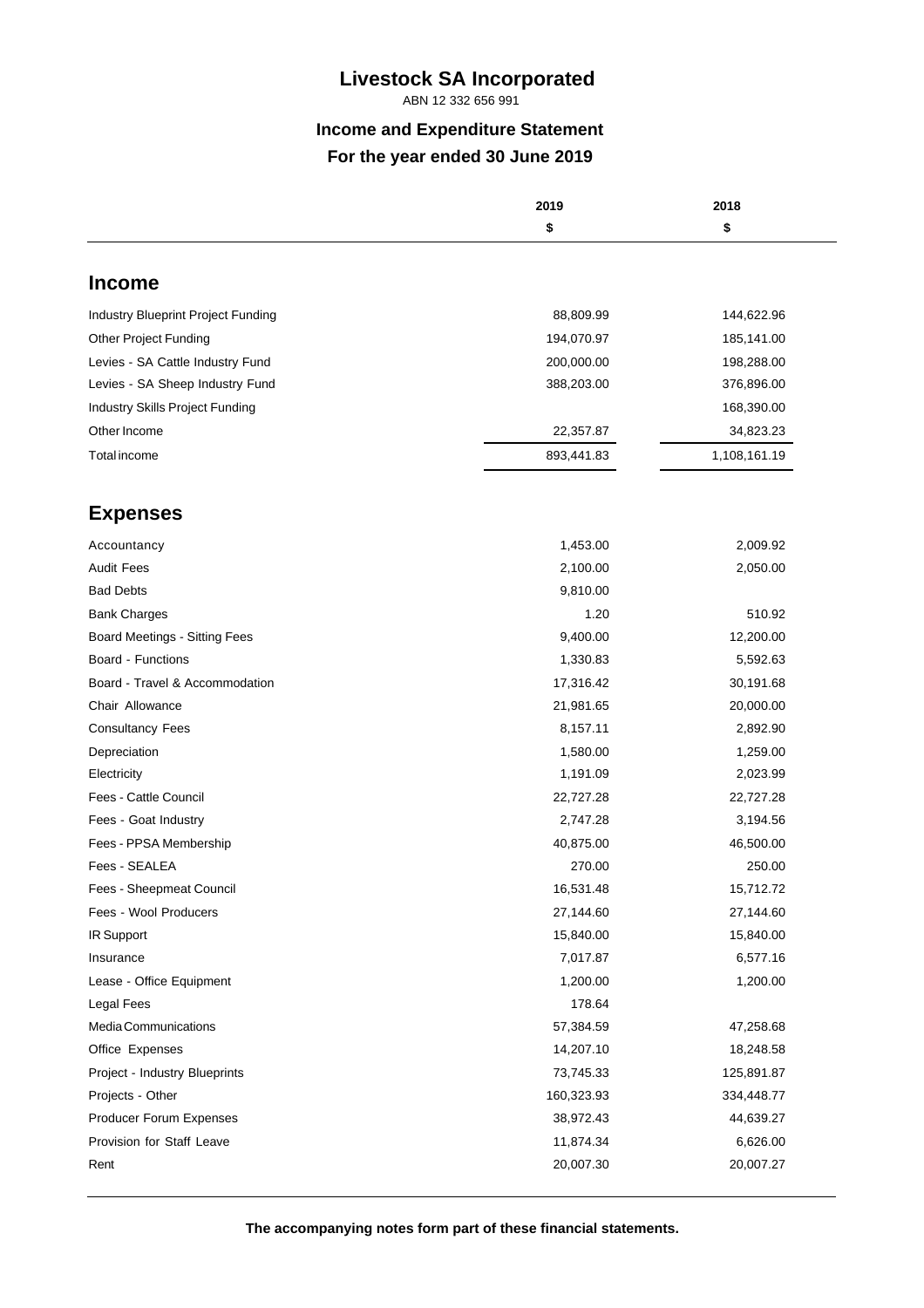ABN 12 332 656 991

## **Income and Expenditure Statement For the year ended 30 June 2019**

|                                                    | 2019       | 2018         |
|----------------------------------------------------|------------|--------------|
|                                                    | \$         | \$           |
| Sponsorships & Exhibitions                         | 5,782.54   | 1,059.99     |
| <b>Staff Remuneration</b>                          | 253,333.76 | 231,798.55   |
| Staff Training                                     | 939.20     | 3,650.00     |
| Travel & Accomodation                              | 16,231.62  | 20,690.27    |
| <b>Website Expenses</b>                            | 657.62     | 5,215.00     |
| WorkCover (RTWSA)                                  | 1,125.45   | 986.30       |
| Total expenses                                     | 863,438.66 | 1,078,397.91 |
| Surplus from ordinary activities before income tax | 30,003.17  | 29,763.28    |
| Income tax revenue relating to ordinary activities |            |              |
| Net surplus attributable to the association        | 30,003.17  | 29,763.28    |
| Total changes in equity of the association         | 30,003.17  | 29,763.28    |
|                                                    |            |              |
| Opening retained profits                           | 249,412.76 | 219,649.48   |
| Net surplus attributable to the association        | 30,003.17  | 29,763.28    |
| <b>Closing retained surplus</b>                    | 279,415.93 | 249,412.76   |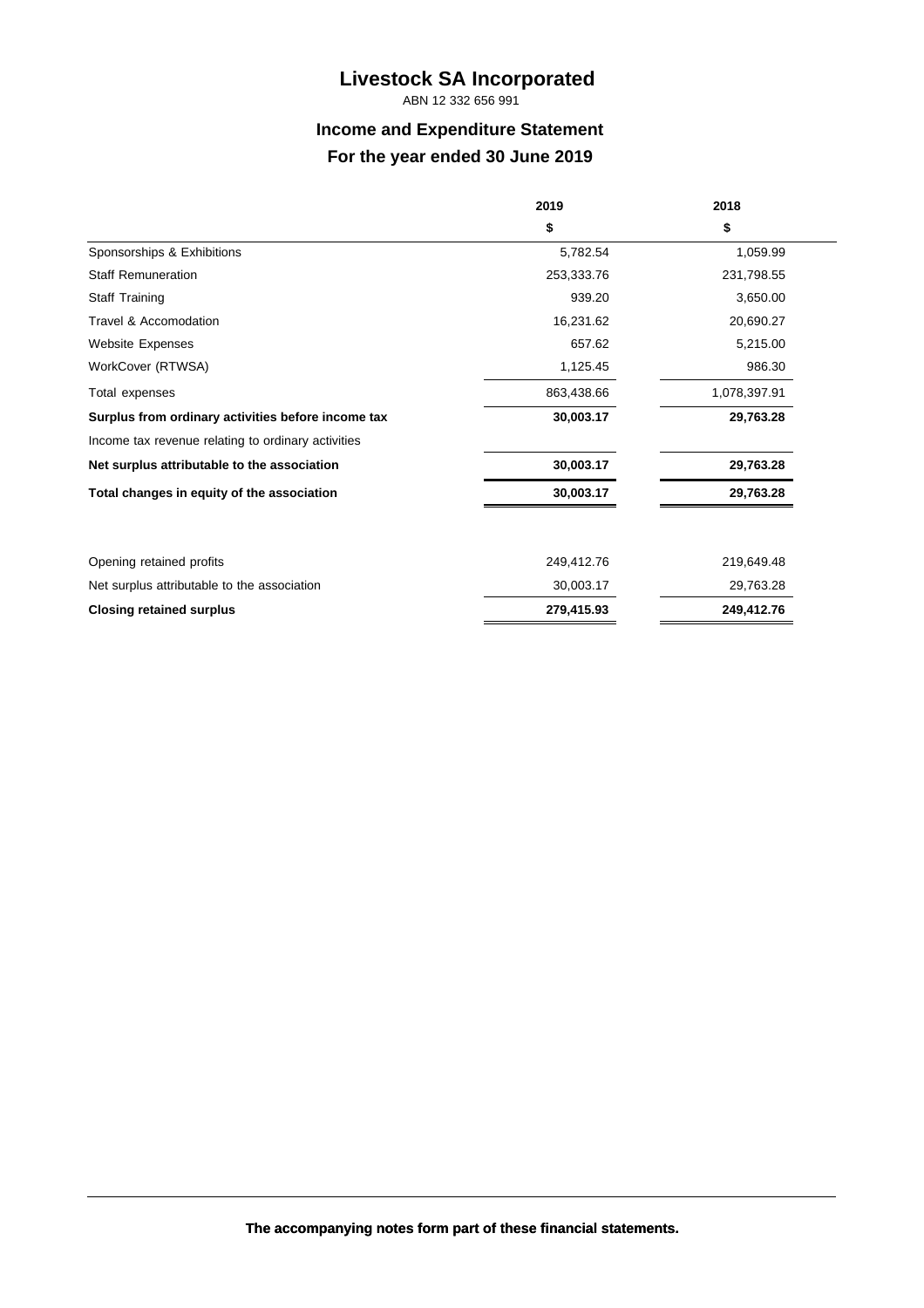ABN 12 332 656 991

#### **Detailed Statement of Financial Position as at 30 June 2019**

|                                      | 2019        | 2018       |
|--------------------------------------|-------------|------------|
|                                      | \$          | \$         |
| <b>Current Assets</b>                |             |            |
| <b>Cash Assets</b>                   |             |            |
| Petty Cash on Hand                   | 4.45        | 4.45       |
| Prepaid Sponsorship                  |             | 8,000.00   |
| Prepaid Expenses                     | 14,526.36   |            |
| Cash at Bank                         | 729,253.96  | 614,910.72 |
|                                      | 743,784.77  | 622,915.17 |
| <b>Receivables</b>                   |             |            |
| <b>Trade Debtors</b>                 | 94,179.77   | 73,551.17  |
| Sundry Debtors                       | 1,513.66    |            |
| Debtor - Workcover                   |             | 161.90     |
|                                      | 95,693.43   | 73,713.07  |
| <b>Total Current Assets</b>          | 839,478.20  | 696,628.24 |
| <b>Non-Current Assets</b>            |             |            |
| <b>Property, Plant and Equipment</b> |             |            |
| Office Equipment                     | 6,898.22    | 4,861.77   |
| Less: Accumualted Depreciation       | (5, 177.00) | (3,597.00) |
|                                      | 1,721.22    | 1,264.77   |
| <b>Total Non-Current Assets</b>      | 1,721.22    | 1,264.77   |
|                                      |             |            |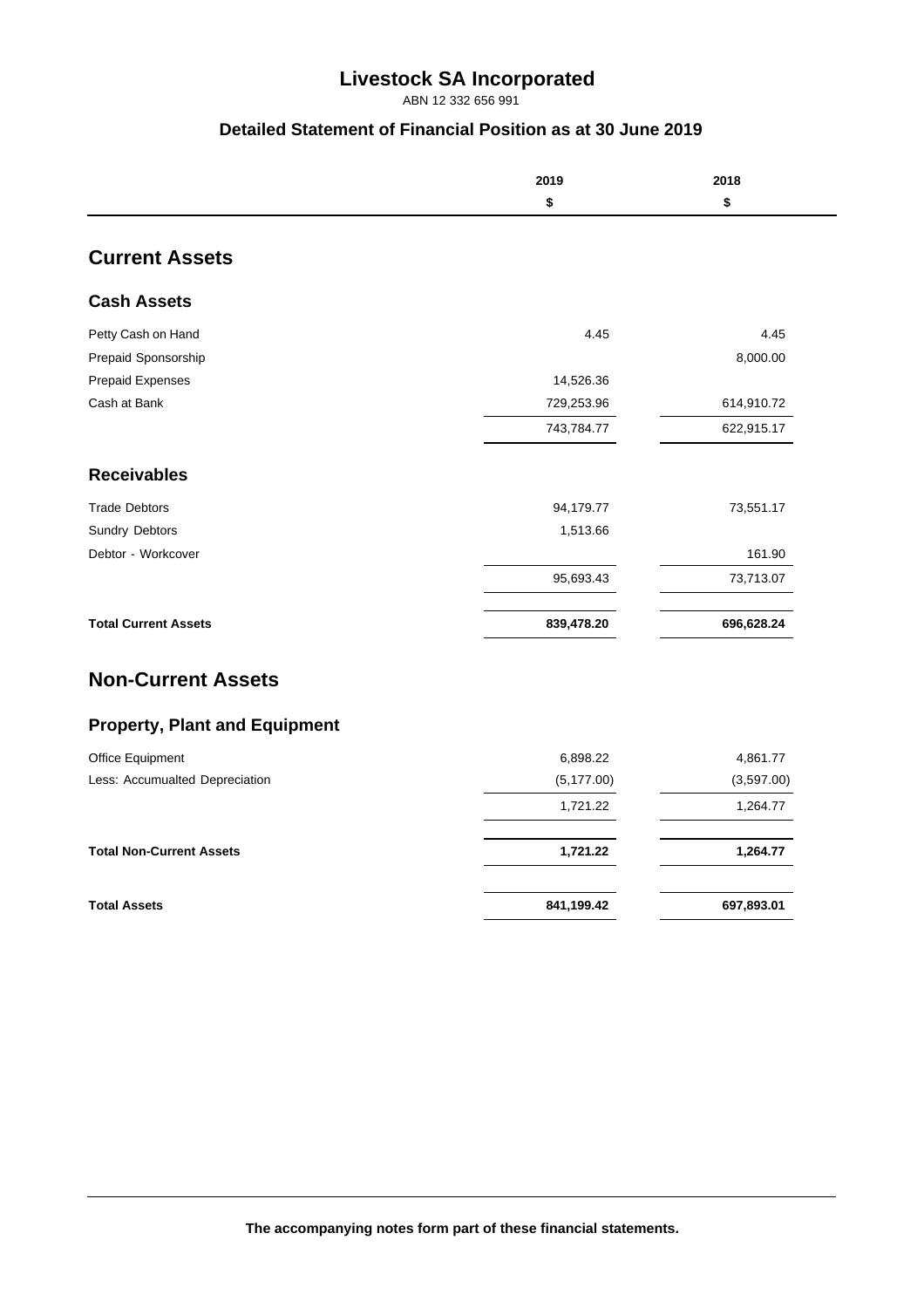ABN 12 332 656 991

#### **Detailed Statement of Financial Position as at 30 June 2019**

|                                  | 2019       | 2018       |
|----------------------------------|------------|------------|
|                                  | \$         | \$         |
| <b>Current Liabilities</b>       |            |            |
|                                  |            |            |
| <b>Payables</b>                  |            |            |
| Unsecured:<br>Income in Advance  | 41,330.58  | 8,000.00   |
| <b>Sundry Creditors</b>          | 174.95     | 280.00     |
| <b>Trade Creditors</b>           | 69,831.75  | 38,059.95  |
|                                  | 111,337.28 | 46,339.95  |
| <b>Financial Liabilities</b>     |            |            |
| Unsecured:                       |            |            |
| <b>Electronic Clearing</b>       | 3,327.67   |            |
| Secured:                         |            |            |
| <b>Consolidated Credit Cards</b> | 4,958.94   | 2,866.84   |
|                                  | 8,286.61   | 2,866.84   |
| <b>Current Tax Liabilities</b>   |            |            |
| <b>GST Control Account</b>       | 20,979.17  | 21,342.45  |
| PAYG Outstanding                 | 2,445.00   | 3,200.00   |
| ATO - Integrated Client Account  |            | (404.44)   |
| Superannuation Liability         | 184.92     |            |
|                                  | 23,609.09  | 24,138.01  |
| <b>Total Current Liabilities</b> | 143,232.98 | 73,344.80  |
| <b>Non-Current Liabilities</b>   |            |            |
| <b>Financial Liabilities</b>     |            |            |
| Secured:                         |            |            |
| Unexpended Project Income        | 400,050.17 | 368,509.45 |
|                                  | 400,050.17 | 368,509.45 |
| <b>Provisions</b>                |            |            |
| Provision - Annual Leave         | 7,413.24   | 6,626.00   |
|                                  |            |            |
| Provision - Long Service Leave   | 11,087.10  |            |
|                                  | 18,500.34  | 6,626.00   |

**The accompanying notes form part of these financial statements.**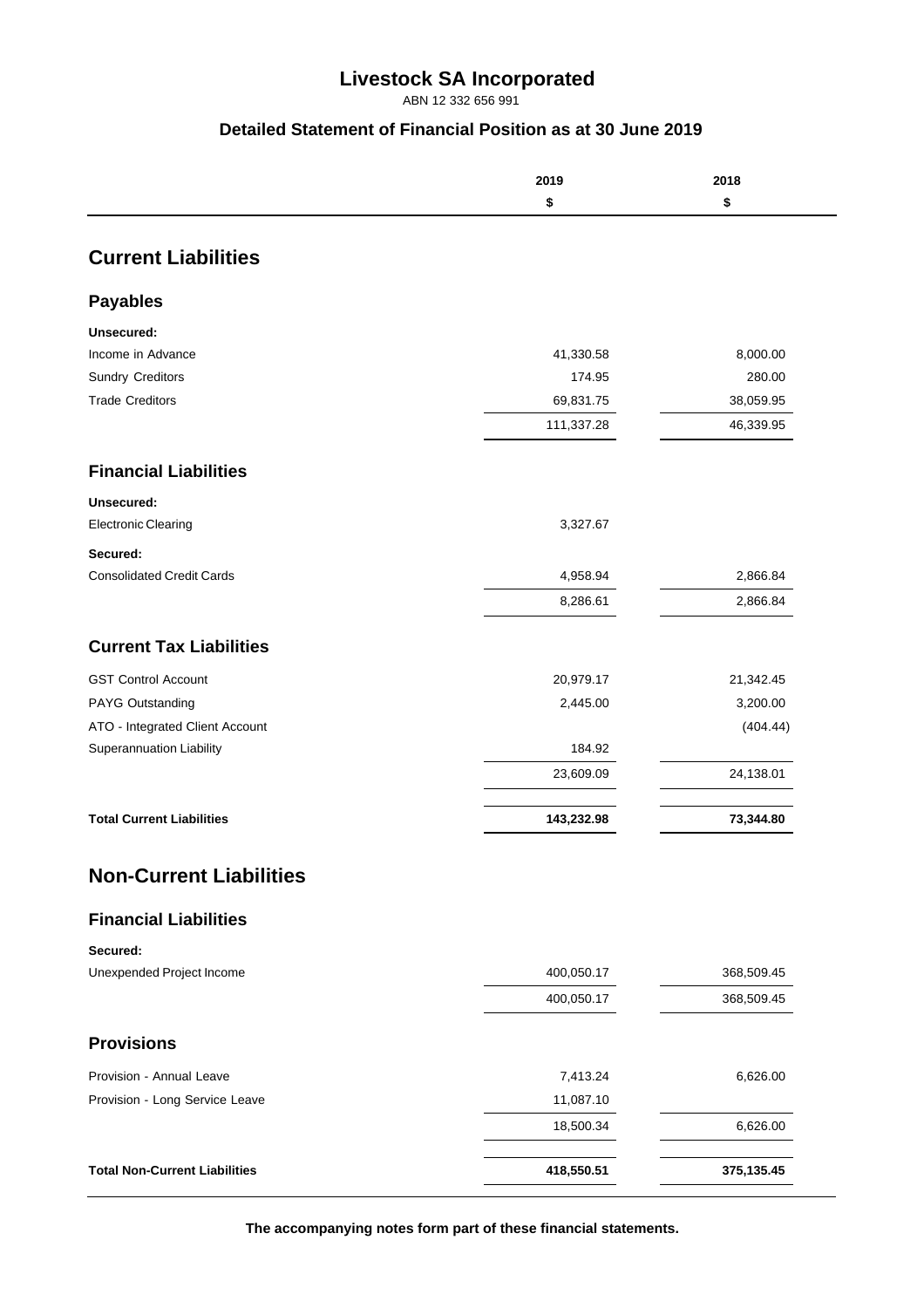ABN 12 332 656 991

#### **Detailed Statement of Financial Position as at 30 June 2019**

|                               | 2019       | 2018       |
|-------------------------------|------------|------------|
|                               | \$         | \$         |
|                               |            |            |
| <b>Total Liabilities</b>      | 561,783.49 | 448,480.25 |
|                               |            |            |
| <b>Net Assets</b>             | 279,415.93 | 249,412.76 |
|                               |            |            |
|                               |            |            |
|                               |            |            |
| <b>Members' Funds</b>         |            |            |
| Accumulated surplus (deficit) | 279,415.93 | 249,412.76 |
| <b>Total Members' Funds</b>   | 279,415.93 | 249,412.76 |

**The accompanying notes form part of these financial statements.**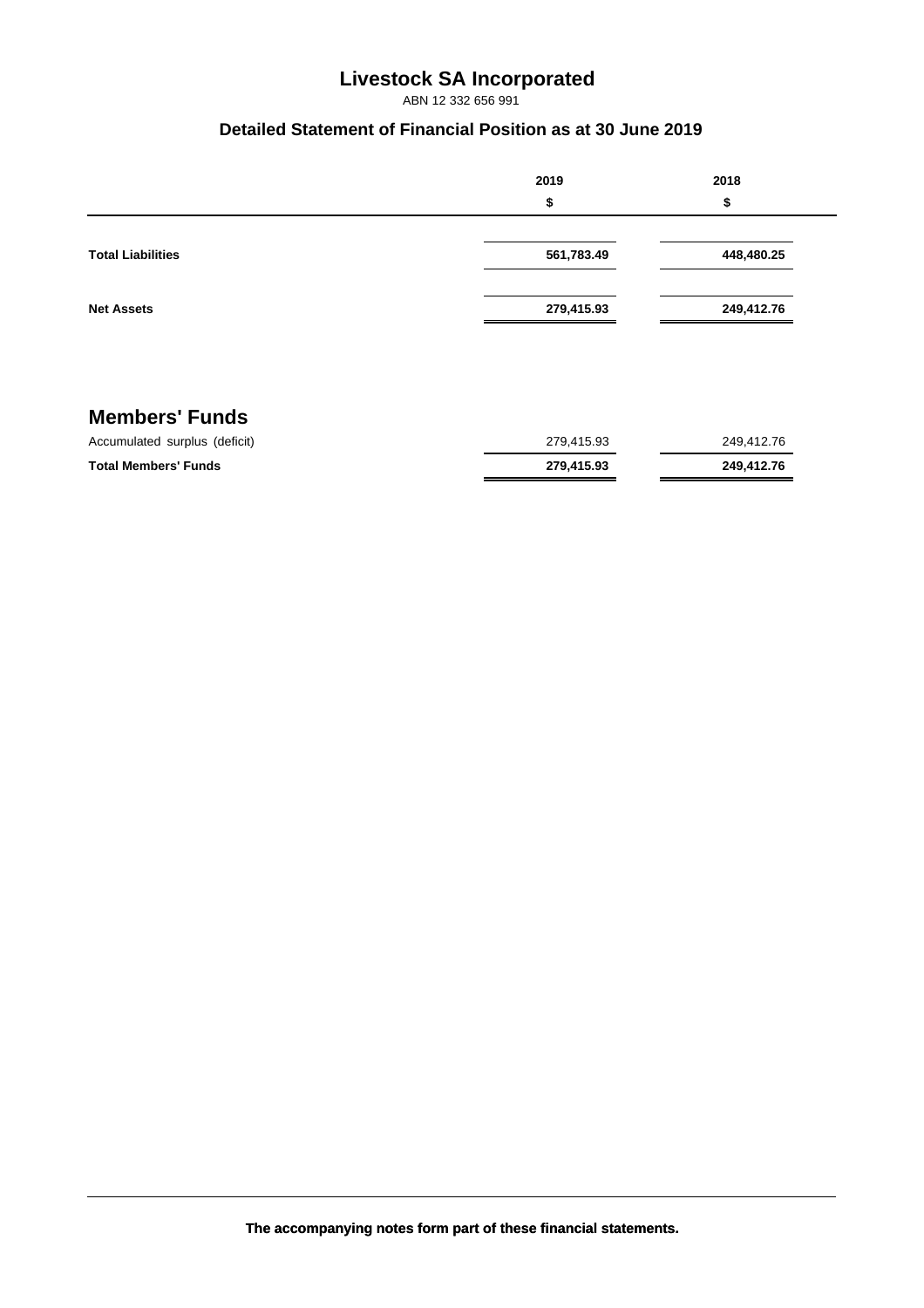ABN 12 332 656 991

#### **Notes to the Financial Statements**

**For the year ended 30 June 2019**

#### **Note 1: Statement of Significant Accounting Policies**

The financial report is a special purpose financial report that has been prepared in accordance with Accounting Standards and other authoritative pronouncements of the Australian Accounting Standards Board and the requirements of the Associations Incorporation Act 1985.

The financial report covers Livestock SA Incorporated as an individual entity. Livestock SA Incorporated is an association incorporated in South Australia under the Associations Incorporation Act 1985.

The financial report has been prepared on an accruals basis and is based on historical costs and does not take into account changing money values or, except where stated, current valuations of non-current assets. Cost is based on the fair values of the consideration given in exchange for assets.

The following is a summary of the material accounting policies adopted by the economic entity in the preparation of the financial report. The accounting policies have been consistently applied, unless otherwise stated.

#### **Income tax**

The Association does not pay income tax and no provision for income tax is made.

#### **Property, Plant and Equipment**

Each class of property, plant and equipment is carried at cost or fair value less, where applicable, any accumulated depreciation.

a) Property

Freehold land and buildings are measured on the fair value basis, being the amount for which an asset could be exchanged between knowledgeable willing parties in an arm's length transaction. It is a policy of Livestock SA Incorporated to have an independent valuation every three years, with annual appraisals being made by the directors.

The revaluation of freehold land and buildings has not taken account of the potential capital gains tax on assets acquired after the introduction of capital gains tax.

b) Plant and equipment

The carrying amount of plant and equipment is reviewed annually to ensure it is not in excess of the recoverable amount from those assets. The recoverable amount is assessed on the basis of the expected net cash flows that will be received from the asset's employment and subsequent disposal. The expected net cash flows have not been discounted to present values in determining the recoverable amounts.

c) Depreciation

The depreciable amount of all fixed assets including buildings and capitalised leased assets, but excluding freehold land, is depreciated on a straight-line basis over their useful lives to Livestock SA Incorporated commencing from the time the asset is held ready for use. Properties held for investment purposes are not subject to a depreciation charge. Leasehold improvements are depreciated over the shorter of either the unexpired period of the lease or the estimated useful lives of the improvements.

#### **Employee entitlements**

Provision is made for the liability for employee entitlements arising from services rendered by employees to balance date. Employee entitlements expected to be settled within one year together with entitlements arising from wages and salaries, annual leave and sick leave which will be settled after one year, have been measured at their nominal amount. Other employee entitlements payable later than one year have been measured at the present value of the estimated future cash out flows to be made for those entitlements.

Contributions are made by Livestock SA Incorporated to an employee superannuation fund and are charged as expenses when incurred.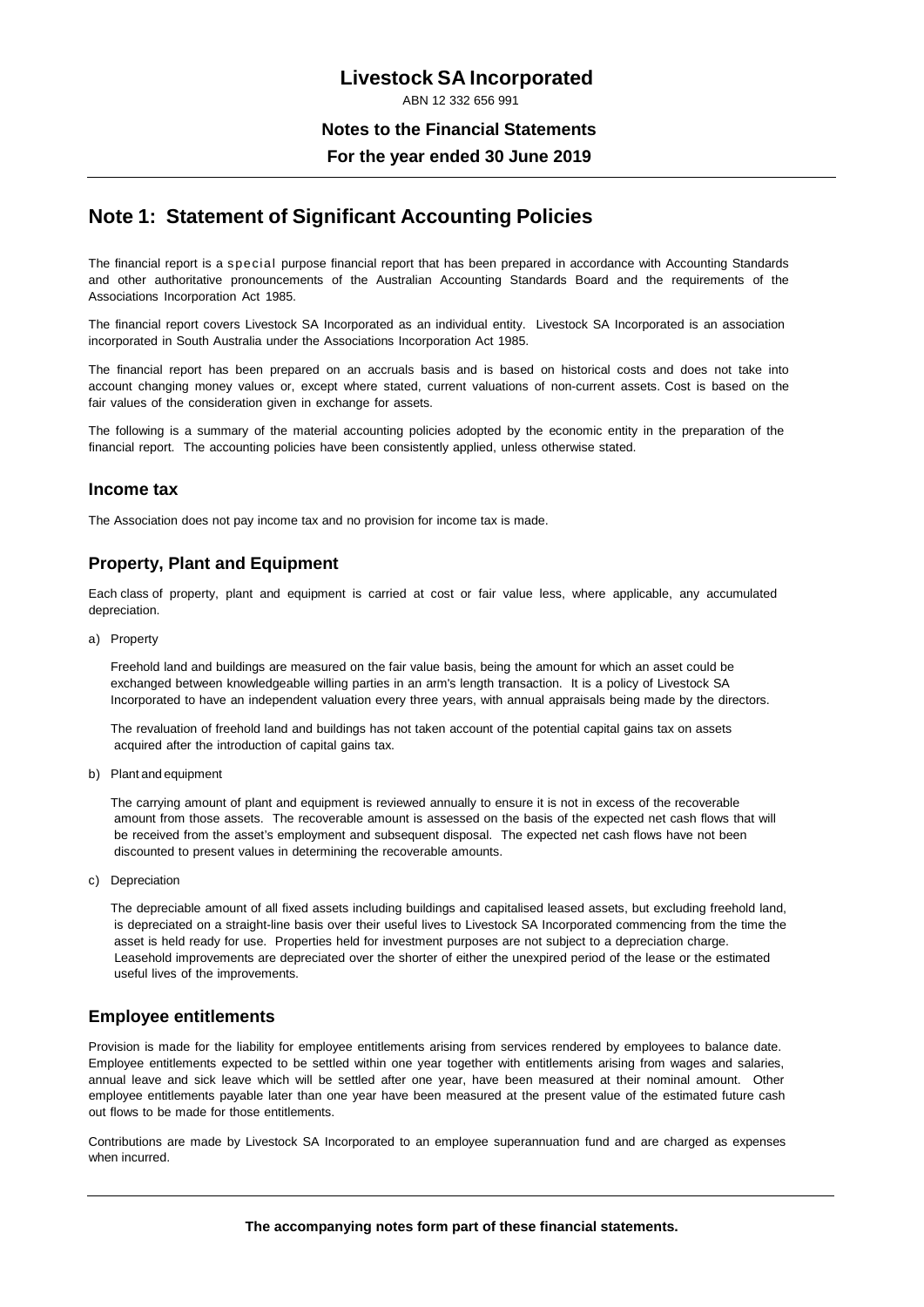ABN 12 332 656 991

#### **Notes to the Financial Statements**

**For the year ended 30 June 2019**

#### **Comparative Figures**

Where required by Accounting Standards comparative figures have been adjusted to conform with changes in presentation for the current financial year.

#### **Revenue**

Revenue from the sale of goods is recognised upon the delivery of goods to customers.

Interest revenue is recognised on a proportional basis taking in to account the interest rates applicable to the financial assets.

Dividend revenue is recognised when the right to receive a dividend has been established. Dividends received from associates and joint venture entities are accounted for in accordance with the equity method of accounting.

Revenue from the rendering of a service is recognised upon the delivery of the service to the customers.

All revenue is stated net of the amount of goods and services tax (GST).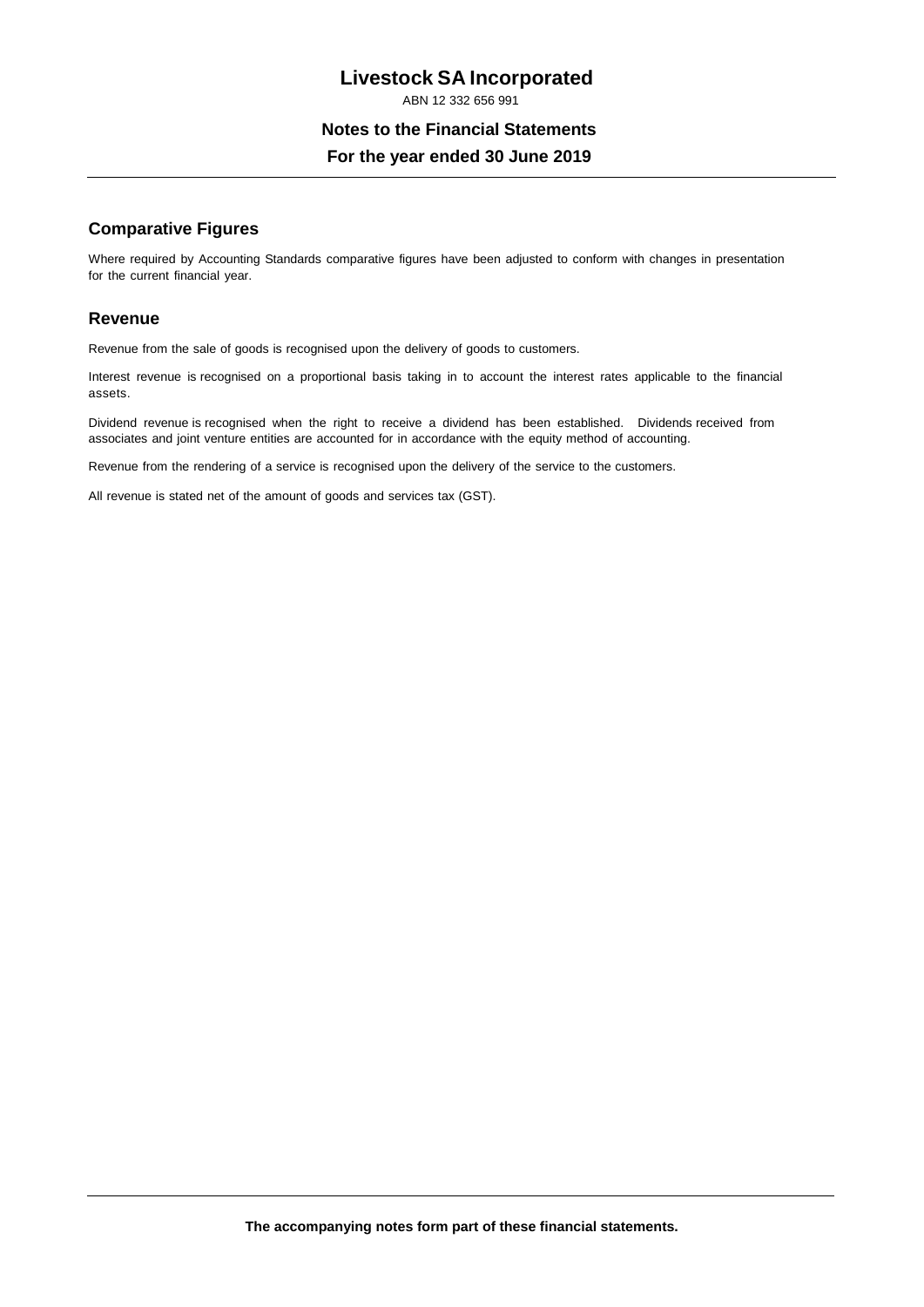ABN 12 332 656 991

## **Statement by Members of the Committee For the year ended 30 June 2019**

In the opinion of the Committee the Detailed Statement of Financial Position, Income and Expenditure Statement and Notes to the Financial Statements:

- 1. Presents fairly the financial position of Livestock SA Incorporated as at 30 June 2019 and its performance for the year ended on that date in accordance with Australian Accounting Standards, mandatory professional reporting requirements and other authoritative pronouncements of the Australian Accounting Standards Board.
- 2. At the date of this statement, there are reasonable grounds to believe that the association will be able to pay its debts as and when they fall due.

This statement is made in accordance with a resolution of the Committee and is signed for and on behalf of the Committee by:

Reynes

Joe Keynes President

\_\_\_\_\_\_\_\_\_\_\_\_\_\_\_\_\_\_\_\_\_\_\_\_\_\_\_\_\_\_\_\_\_\_\_\_\_\_\_\_\_\_\_\_\_\_\_\_\_

\_\_\_\_\_\_\_\_\_\_\_\_\_\_\_\_\_\_\_\_\_\_\_\_\_\_\_\_\_\_\_\_\_\_\_\_\_\_\_\_\_\_\_\_\_\_\_\_\_

Gillian Fennell Treasurer

**The accompanying notes form part of these financial statements.**